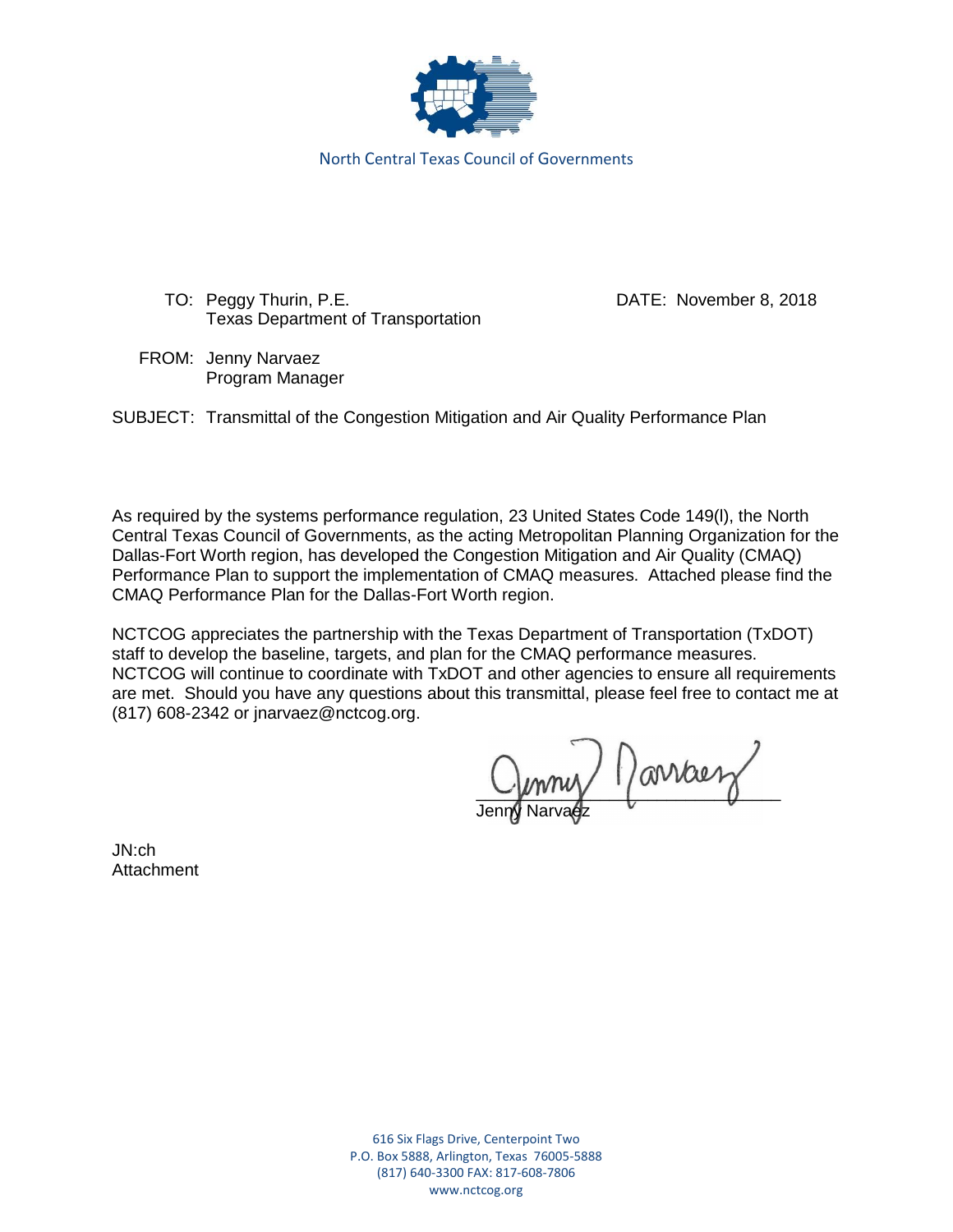# **Congestion Mitigation and Air Quality Performance Plan**

**North Central Texas Council of Governments November 8, 2018**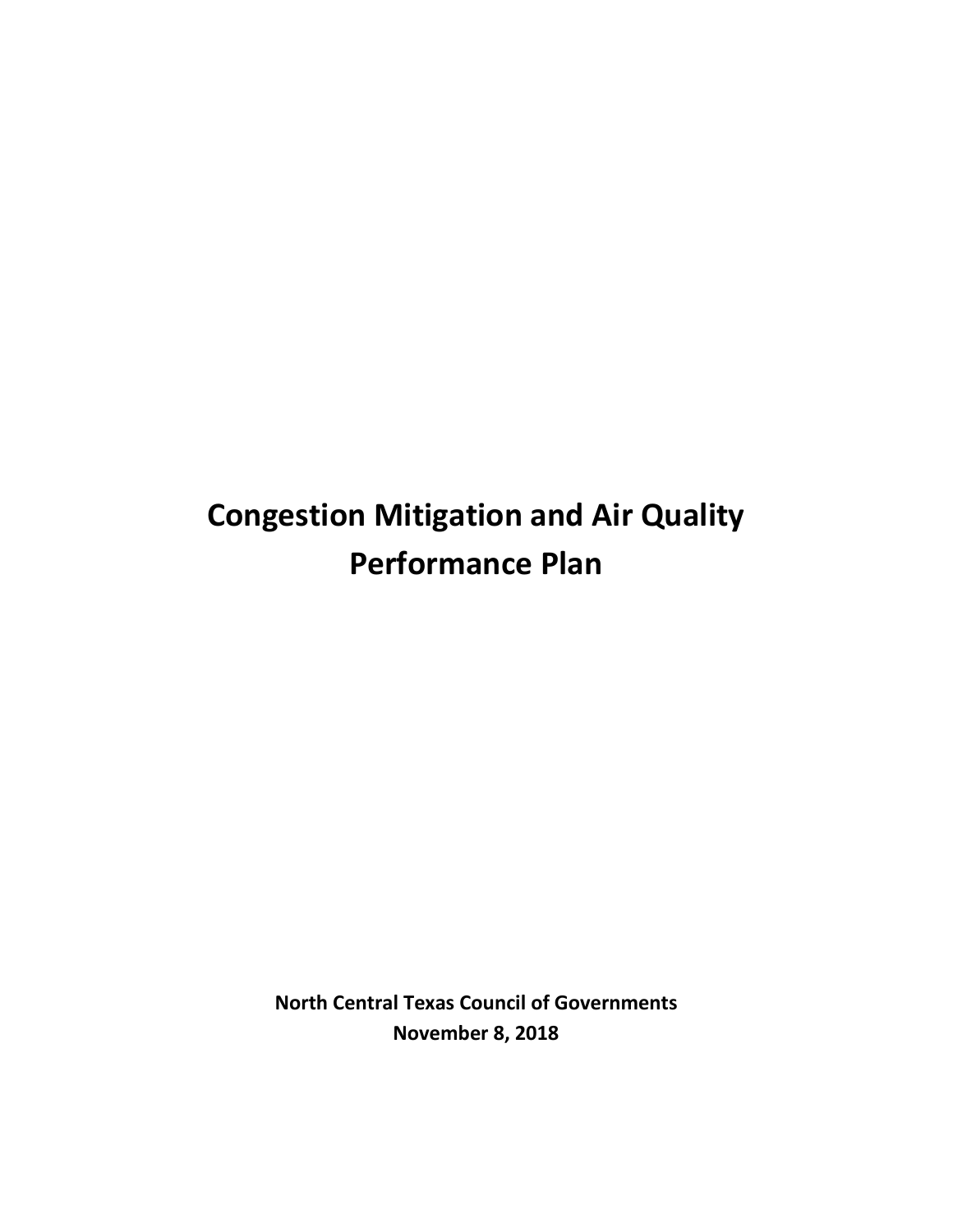#### **Introduction**

The purpose of this report is to document how Congestion Mitigation and Air Quality (CMAQ) transportation funding for projects allocated in the Dallas-Fort Worth ozone nonattainment area help the region meet its two- and four-year targets for peak-hour excessive delay, non-single-occupantvehicles, and on-road mobile source emissions. These targets were established by the North Central Texas Council of Governments (NCTCOG) in coordination with the Texas Department of Transportation (TxDOT) after consultation with TxDOT and other regional metropolitan planning organizations (MPO) within the State of Texas.

## **Baseline Condition**

To establish targets, NCTCOG and TxDOT looked at baseline conditions in the Dallas-Fort Worth ozone nonattainment area for three specific measures that relate to the CMAQ program:

- Peak-Hour Excessive Delay Measure (PHED)
- Non-Single-Occupant-Vehicle Measure (Non-SOV)
- On-Road Mobile Source Emissions Measure
	- $\circ$  Oxides of Nitrogen (NO<sub>x</sub>)
	- o Volatile Organic Compounds (VOC)

The results of these analyses for the baseline provided in Table 1 are documented below.

#### **Table 1 – Baseline On-Road Mobile Source Emissions**

| <b>Pollutant</b>            | <b>Baseline</b> |
|-----------------------------|-----------------|
| Annual PHED per Capita      | N/A             |
| Percent of Non-SOV Travel   | 19.5%           |
| Emissions – $NO_x$ (kg/day) | 2,410.80        |
| Emissions - VOC (kg/day)    | 499.72          |

## **Traffic Condition Measures**

Two of the measures relate to traffic conditions: PHED and Non-SOV. The PHED measure is defined as the annual hours of peak-hour excessive delay per capita on the national highway system inside the relevant Urbanized Area boundary. The threshold for excessive delay is based on the travel time at 20 miles per hour or 60 percent of the posted speed limit travel time, whichever is greater. For each relevant roadway link, all delay that occurs below these speed thresholds during peak periods for the year is summed together. This total excessive delay is then multiplied by that roadway link's peakperiod traffic volume and occupancy factors to determine the person-hours of delay. The resulting segment-level PHED metric on all relevant segments is summed together, and then divided by the Urbanized Area population to arrive at a final Person-Hours of Peak Hour Excessive Delay per Capita. Peak periods are defined as Monday through Friday 6:00AM – 10:00AM and 3:00PM – 7:00PM. There is no requirement for States to report baseline and/or two-year targets for this measure in the first performance period. The primary data source for this measure is the National Performance Management Research Dataset (NPMRDS) data, aggregated to 15-minute intervals.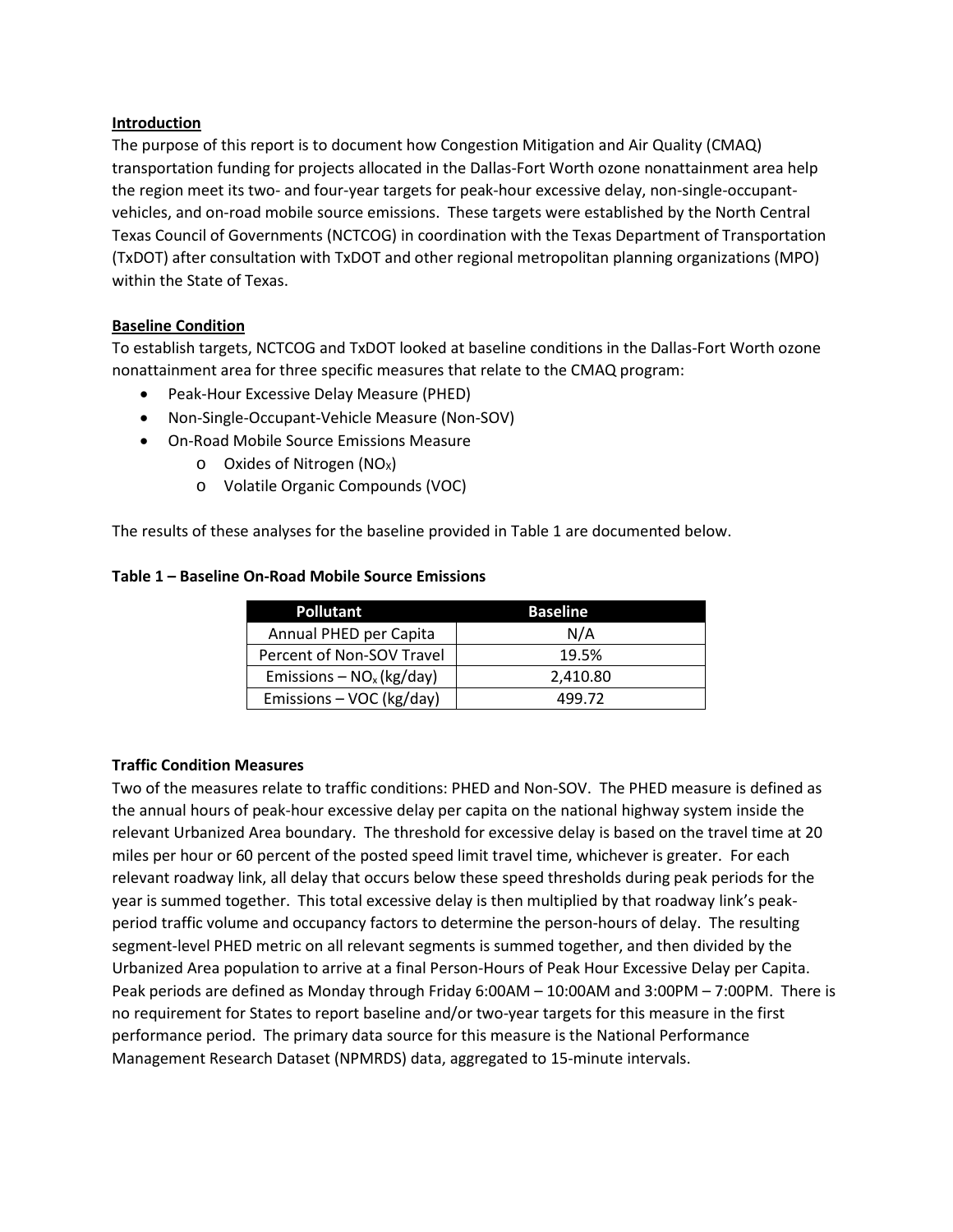The Non-SOV measure is computed as the percent of working population that do not drive alone to work in a car, van, or truck. Rulemaking allows a variety of specific data sources to calculate this measure. NCTCOG and TxDOT, with assistance from the Texas A&M Transportation Institute (TTI) settled on using the 5-Year American Community Survey (ACS) Journey to Work data source. The ACS is a Census Bureau product that is derived from a series of annual surveys, and resulting output is often aggregated into multi-year rolling averages to increase sample size. As of this writing, the 2012-2016 5- Year ACS is the newest available for this measure, which yields a 19.5 percent baseline for this measure for the Dallas-Fort Worth-Arlington Urbanized Area.

## **On-Road Mobile Source Emissions Measures**

The on-road mobile source emissions performance measure is the total emissions reduction measure (two- and four-year cumulative estimated emissions reductions) for all CMAQ-funded projects, of each applicable criteria pollutant and precursor. For the Dallas-Fort Worth nonattainment area, the pollutants measured are  $NO<sub>x</sub>$  and VOC.

To develop the baseline, NCTCOG staff compared existing local Transportation Improvement Plan (TIP) projects from 2014 to 2017 with projects entered into the Federal Highway Administration's User Profile and Access Control System (UPACS) database for the same period. The results showed only a certain percentage of TIP projects were reported in the database, due the nature of UPACS reporting. UPACS was found to include an average of 78 percent of emissions benefits reported in the TIP for  $NO<sub>x</sub>$  and 75 percent for VOC. The averages were applied to the total emission reductions for CMAQ-funded TIP projects (2014-2017). Due to NCTCOG's 2019-2022 TIP not being fully programmed, staff chose these amounts as the established baseline provided in Table 1.

## **Targets**

The results of the analyses for the targets, provided in Table 2, are documented below.

| <b>Performance Measure</b>  | 2-Year Target | 4-Year Target |
|-----------------------------|---------------|---------------|
| Annual PHED per Capita      | N/A           | 15            |
| Percent of Non-SOV Travel   | 19.9%         | 20.2%         |
| Emissions – $NO_x$ (kg/day) | 2.892.96      | 5,062.68      |
| Emissions – VOC (kg/day)    | 599.67        | 1,079.40      |

## **Table 2 – Established State CMAQ-Focused Two- and Four-Year Targets**

## **Traffic Condition Measures**

TTI worked with TxDOT and relevant MPOs to develop a forecast-based target-setting methodology for the PHED measure. NCTCOG supports this methodology and the targets it produced for the Dallas-Fort Worth-Arlington Urbanized Area. Beginning with the calculated 2017 baseline value for this measure, TTI assumed a 2 percent annual growth in excessive delay, and 4 percent annual growth rate in person miles of travel. Their methodology also forecasts substantial increases in population due to two factors: the region's normal growth, and as a result of the Census Bureau potentially adjusting the Urbanized Area boundary outward after the 2020 Census. The growth rates in congestion coupled with the increase in affected population result in a final PHED forecast that does not change significantly through the duration of the performance period.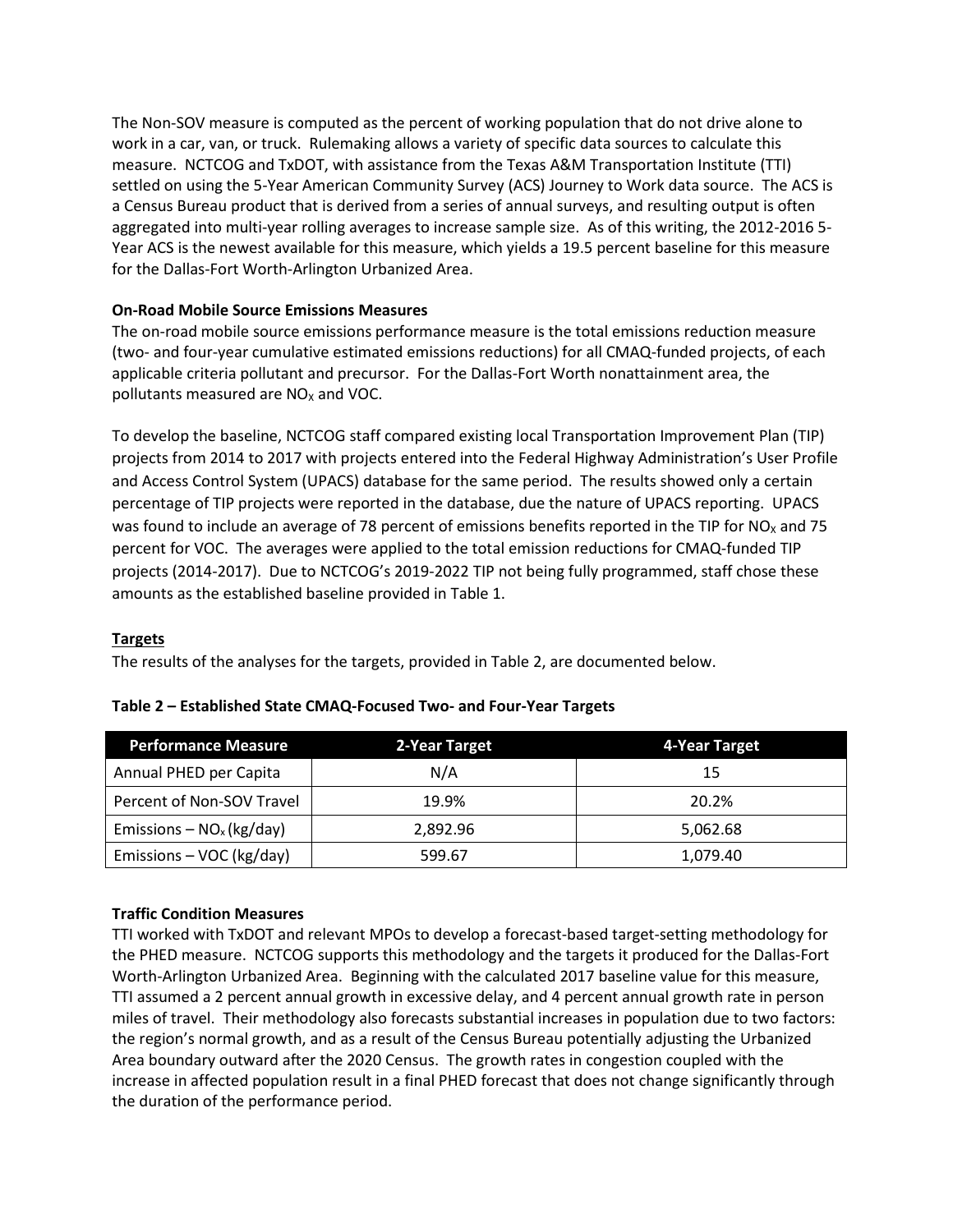NCTCOG developed its own forecast-based methodology to set targets for the non-SOV measure. The data source that TxDOT and NCTCOG are using for this measure is the 5-Year American Community Survey, specifically Table DP-03. As of this writing, data related to this measure is available from ACS final years of 2012 to 2016. NCTCOG applied a Least Squares best-fit trend line to these 2012-2016 values to extrapolate the measure through the end of the performance period. The 2016 baseline for this measure is 19.5 percent, and NCTCOG's forecast increases this slightly to 19.9 percent in 2020 and 20.2 percent in 2022.

## **On-Road Mobile Source Emissions Measures**

NCTCOG coordinates with local stakeholders and TxDOT in selection of CMAQ projects for deployment in the Dallas-Fort Worth ozone nonattainment area. These projects are selected to meet the program goals of reducing congestion and/or reducing emissions of ozone precursor pollutants. Emissions estimates for these projects are estimated by NCTCOG using methodologies developed as part of the Texas Guide to Accepted Mobile Source Emission Reduction Strategies (MOSERS). In cases where no practical MOSERS methodology exists, verified past emission reduction performance is used to create an emissions reduction estimate.

For the first performance period, between 2018 and 2022, NCTCOG coordinated with TxDOT to establish targets for the CMAQ traffic congestion and on-road emissions measures. For the two- and four-year emissions reductions targets, staff analyzed the behavior of emission factors over time and applied percentage reductions to the baseline in an effort to better correlate with potential future reductions. TxDOT was required to set initial targets by May 20, 2018. NCTCOG then had 180 days to establish targets on behalf of the MPO. Below are the TxDOT targets for the three specific measures that relate to the CMAQ program within the Dallas-Fort Worth ozone nonattainment area.

## **Target Tracking**

## **Traffic Condition Measures**

This CMAQ Performance Plan submitted with the State Department of Transportation Baseline Performance Report shall include a description of the projects identified for CMAQ funding and how these projects will contribute to the achievement of the two- and four-year targets for traffic congestion and on-road mobile source emissions. The overall CMAQ benefits include that of congestion mitigation and reduction of emissions from on-road mobile vehicles. While NCTCOG does not quantify PHED and non-SOV benefits, they will be reflected in the previously stated data sets used to track these targets in the coming years.

## **On-Road Mobile Source Emissions Measures**

NCTCOG is only required to report emissions benefits for  $NO<sub>x</sub>$  and VOC. The two- and four- year emissions benefits reported for the CMAQ performance measures will change as NCTCOG has not yet fully programed all CMAQ funding into the later years of the TIP and some benefits may not ultimately be reported in the CMAQ Public Access System due to being previously reported for prior fiscal years.

Similar to methodology used to develop the two- and four-year targets, staff analyzed the behavior of emissions factors over time and applied percentage reductions to the emissions benefits for all years to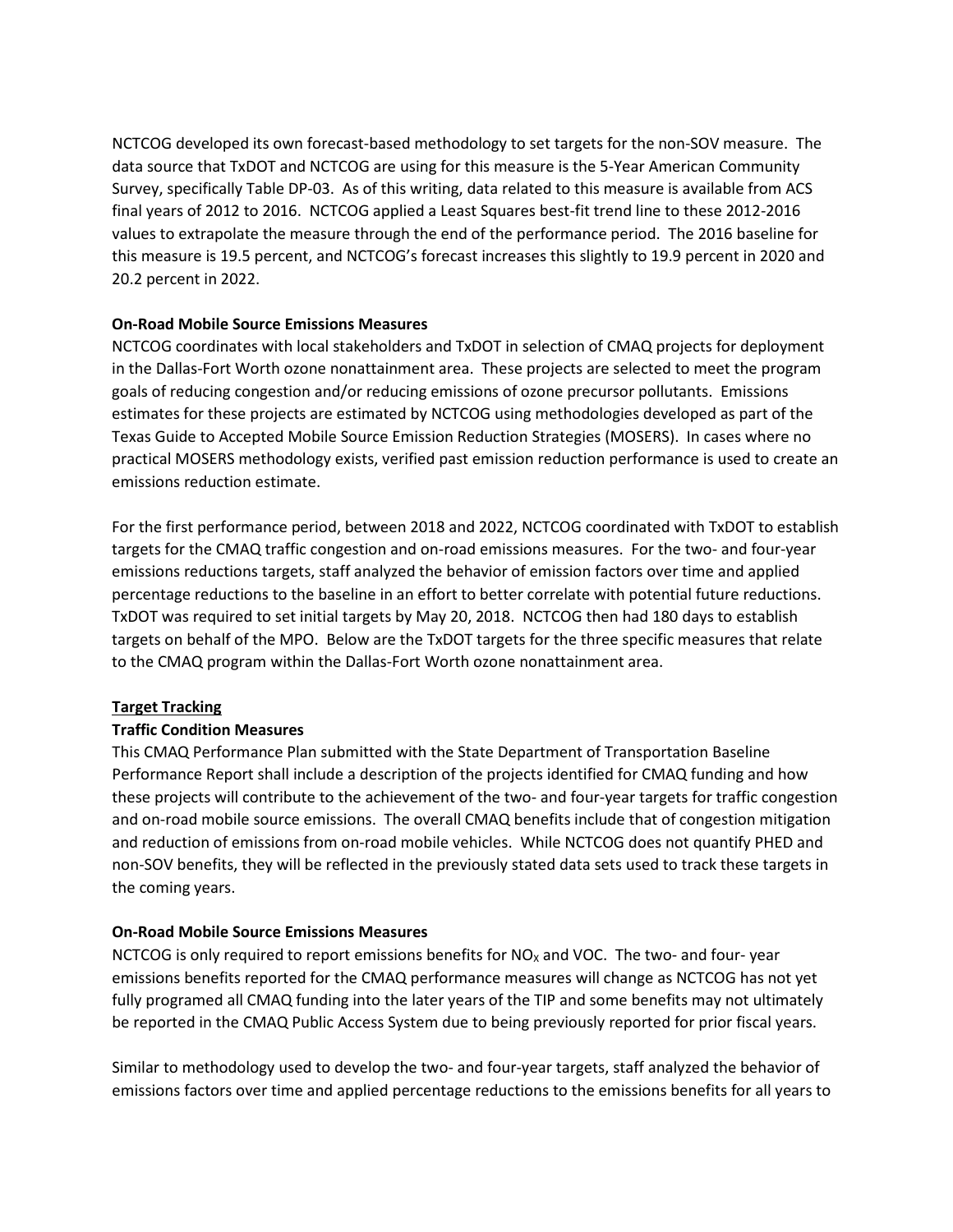better correlate with potential future reductions. For a project listing of CMAQ-funded projects for TIP years 2018-2021, please see appended Table 3.

# **Conclusion**

As required by the systems performance regulation, 23 United States Code 149(l), each MPO serving a transportation management area with a population over 1 million that includes a nonattainment or maintenance area is required to develop a CMAQ Performance Plan to support the implementation of CMAQ measures. With the CMAQ Performance Plan and its biennial updates, NCTCOG will continue to report the Dallas-Fort Worth region's two- and four-year targets, describe how we plan to meet the targets, and detail the progress toward achieving the targets over the course of the performance period. NCTCOG will continue the ongoing partnership with TxDOT and other partner agencies to ensure all requirements are met and that performance measures reflect transparent and achievable goals. The specific regional performance measures will continue to closely associate with the region's long-range transportation planning goals.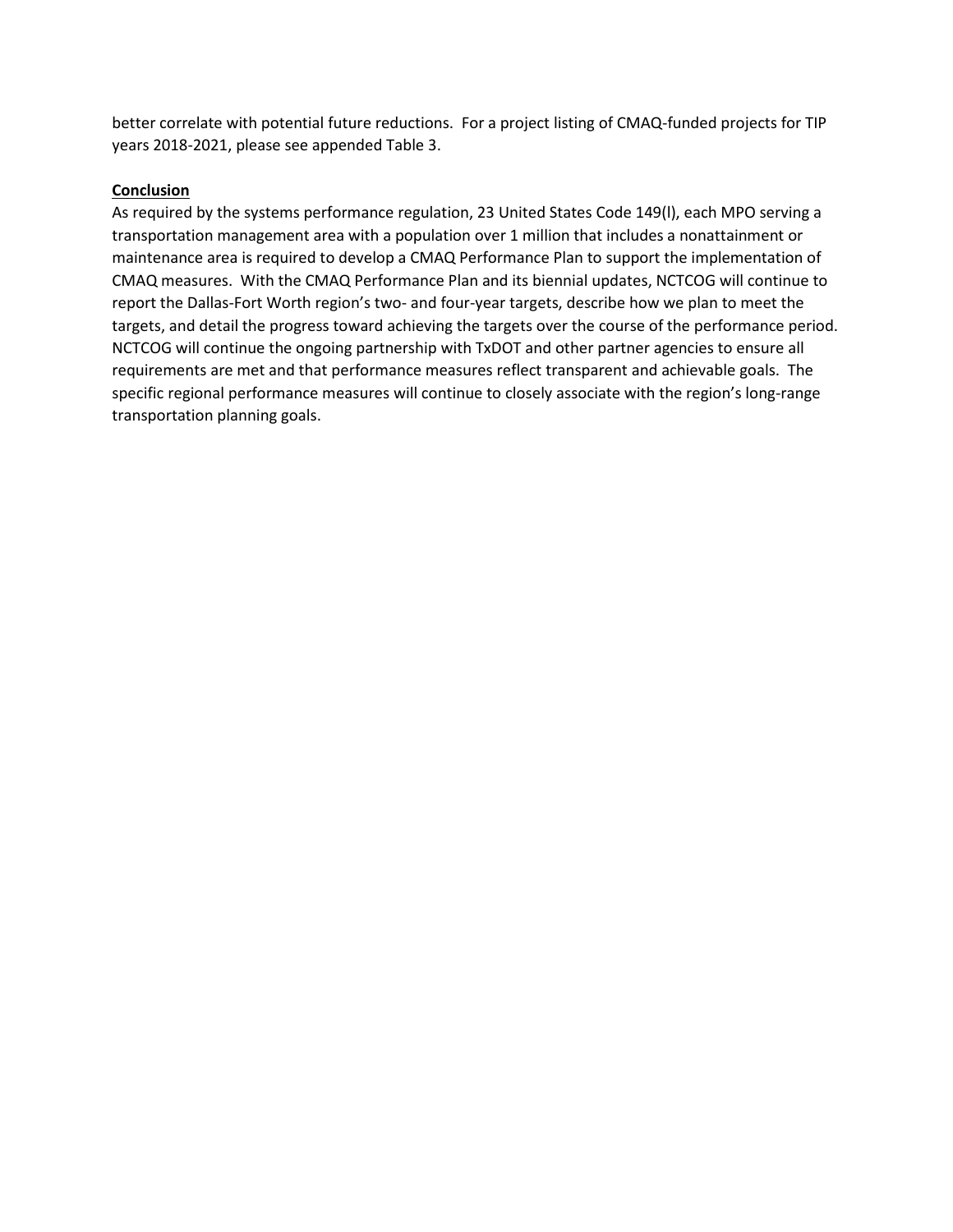| <b>TIP FY</b> | <b>PROJECT TYPE</b>    | PROJECT DESCRIPTION                                  | NOX (kg/day) | $\overline{VOC}$ (kg/day) | <b>PHED BENEFIT</b>                  | <b>NON-SOV BENEFIT</b> |
|---------------|------------------------|------------------------------------------------------|--------------|---------------------------|--------------------------------------|------------------------|
|               |                        |                                                      |              |                           | YES - REDUCES PEAK                   | <b>YES - INCREASES</b> |
| 2018          | BIKE/PEDESTRIAN        | VELOWEB CONTINUOUS BICYCLE AND PEDESTRIAN PATH       | 3.09         |                           | 3.39 HOUR DELAY                      | <b>NON-SOV TRAVEL</b>  |
|               |                        |                                                      |              |                           |                                      |                        |
|               |                        | 2 BICYCLE TRAIL LINKS EXTENDING NORTHEAST FROM       |              |                           |                                      |                        |
|               |                        | DOWNTOWN CARROLLTON DART STATION; ONE TRAIL          |              |                           |                                      |                        |
|               |                        | PARALLELS HUTTON BRANCH CREEK/BNSF RAIL LINE AND THE |              |                           | YES - REDUCES PEAK   YES - INCREASES |                        |
| 2018          | BIKE/PEDESTRIAN        | OTHER IS PARALLEL TO THE COTTONBELT RAIL LINE        | 2.21         |                           | 2.42 HOUR DELAY                      | <b>NON-SOV TRAVEL</b>  |
|               |                        | NEW SIDEWALK SEGMENTS NEAR SCHOOL SITES AT PECAN     |              |                           |                                      |                        |
|               |                        | CREEK AND WOODROW WILSON ELEMENTARY SCHOOL IN        |              |                           | YES - REDUCES PEAK YES - INCREASES   |                        |
| 2018          | <b>BIKE/PEDESTRIAN</b> | THE CITY OF DENTON                                   | 0.05         |                           | 0.06 HOUR DELAY                      | <b>NON-SOV TRAVEL</b>  |
|               |                        | CONSTRUCT SIDEWALKS ON APPROACHES, ADD LIGHTING,     |              |                           |                                      |                        |
|               |                        | AND IMPLEMENT PEDESTRIAN SAFETY IMPROVEMENTS ON      |              |                           | YES - REDUCES PEAK   YES - INCREASES |                        |
| 2018          | BIKE/PEDESTRIAN        | QUAIL DRIVE/IH 635 BRIDGE                            | 0.04         |                           | 0.04 HOUR DELAY                      | <b>NON-SOV TRAVEL</b>  |
|               |                        | PRELIMINARY ENGINEERING FOR VELOWEB SHARED-USE       |              |                           |                                      |                        |
|               |                        | PATH, INCLUDING CONNECTIONS TO NORTH                 |              |                           |                                      |                        |
|               |                        | CARROLLTON/FRANKFORD DART STATION AND TRINITY MILLS  |              |                           | YES - REDUCES PEAK   YES - INCREASES |                        |
| 2018          | BIKE/PEDESTRIAN        | <b>DART STATION</b>                                  | 4.09         |                           | 4.48 HOUR DELAY                      | <b>NON-SOV TRAVEL</b>  |
|               |                        | CONSTRUCT NEW BIKE TRAIL, 8-FOOT SIDEWALKS,          |              |                           |                                      |                        |
|               |                        | PEDESTRIAN LIGHTING, BENCHES, LANDSCAPING,           |              |                           |                                      |                        |
|               |                        | INFORMATIONAL KIOSKS, TRASH RECEPTACLES, AND BIKE    |              |                           | YES - REDUCES PEAK IYES - INCREASES  |                        |
| 2018          | BIKE/PEDESTRIAN        | RACKS WITHIN THE DISTRICT                            | 2.94         |                           | 3.22 HOUR DELAY                      | <b>NON-SOV TRAVEL</b>  |
|               |                        | BICYCLE AND PEDESTRIAN IMPROVEMENTS ALONG TRE RAIL   |              |                           | YES - REDUCES PEAK   YES - INCREASES |                        |
| 2018          | BIKE/PEDESTRIAN        | <b>LINE</b>                                          | 2.12         |                           | 2.32 HOUR DELAY                      | <b>NON-SOV TRAVEL</b>  |
|               |                        | SHARED-USE PATH (TRAIL) FROM THE INTERSECTION OF     |              |                           |                                      |                        |
|               |                        | TRINITY BLVD/ELM ST TO CENTREPORT RAIL STATION;      |              |                           |                                      |                        |
|               |                        | PRELIMINARY ENGINEERING FOR CONNECTION TO MIKE       |              |                           | YES - REDUCES PEAK   YES - INCREASES |                        |
| 2018          | BIKE/PEDESTRIAN        | <b>LEWIS TRAIL</b>                                   | 2.64         |                           | 2.89 HOUR DELAY                      | <b>NON-SOV TRAVEL</b>  |
|               |                        |                                                      |              |                           | <b>YES - REDUCES PEAK</b>            | <b>YES - INCREASES</b> |
| 2018          | BIKE/PEDESTRIAN        | CONSTRUCT BIKE/PEDESTRIAN TRAIL                      | 2.51         |                           | 2.75 HOUR DELAY                      | <b>NON-SOV TRAVEL</b>  |
|               |                        |                                                      |              |                           | <b>YES - REDUCES PEAK</b>            | <b>YES - INCREASES</b> |
| 2018          | BIKE/PEDESTRIAN        | CONSTRUCT APPROX 0.5 MILE SIDEWALK                   | 0.02         |                           | 0.03 HOUR DELAY                      | <b>NON-SOV TRAVEL</b>  |
|               |                        | CONSTRUCT APPROX 1 MILE BIKE/PEDESTRIAN TRAIL        |              |                           | YES - REDUCES PEAK   YES - INCREASES |                        |
| 2018          | BIKE/PEDESTRIAN        | <b>EXTENSION</b>                                     | 0.32         |                           | 0.35 HOUR DELAY                      | <b>NON-SOV TRAVEL</b>  |
|               |                        |                                                      |              |                           | YES - REDUCES PEAK   YES - INCREASES |                        |
| 2018          | BIKE/PEDESTRIAN        | CONSTRUCT APPROX 2.1 MILES BIKE/PEDESTRIAN TRAIL     | 1.09         |                           | 1.20 HOUR DELAY                      | <b>NON-SOV TRAVEL</b>  |
|               |                        | SIDEWALK IMPROVEMENTS ALONG WHITE SETTLEMENT         |              |                           |                                      |                        |
|               |                        | ROAD WEST OF HOLLOWAY STREET, AND SIDEWALK           |              |                           |                                      |                        |
|               |                        | IMPROVEMENTS FROM BURTON HILL ROAD EAST TO THE       |              |                           | YES - REDUCES PEAK   YES - INCREASES |                        |
| 2018          | <b>BIKE/PEDESTRIAN</b> | WEST FORK, WEST TRINITY RIVER TRAIL                  | 1.58         |                           | 1.73 HOUR DELAY                      | <b>NON-SOV TRAVEL</b>  |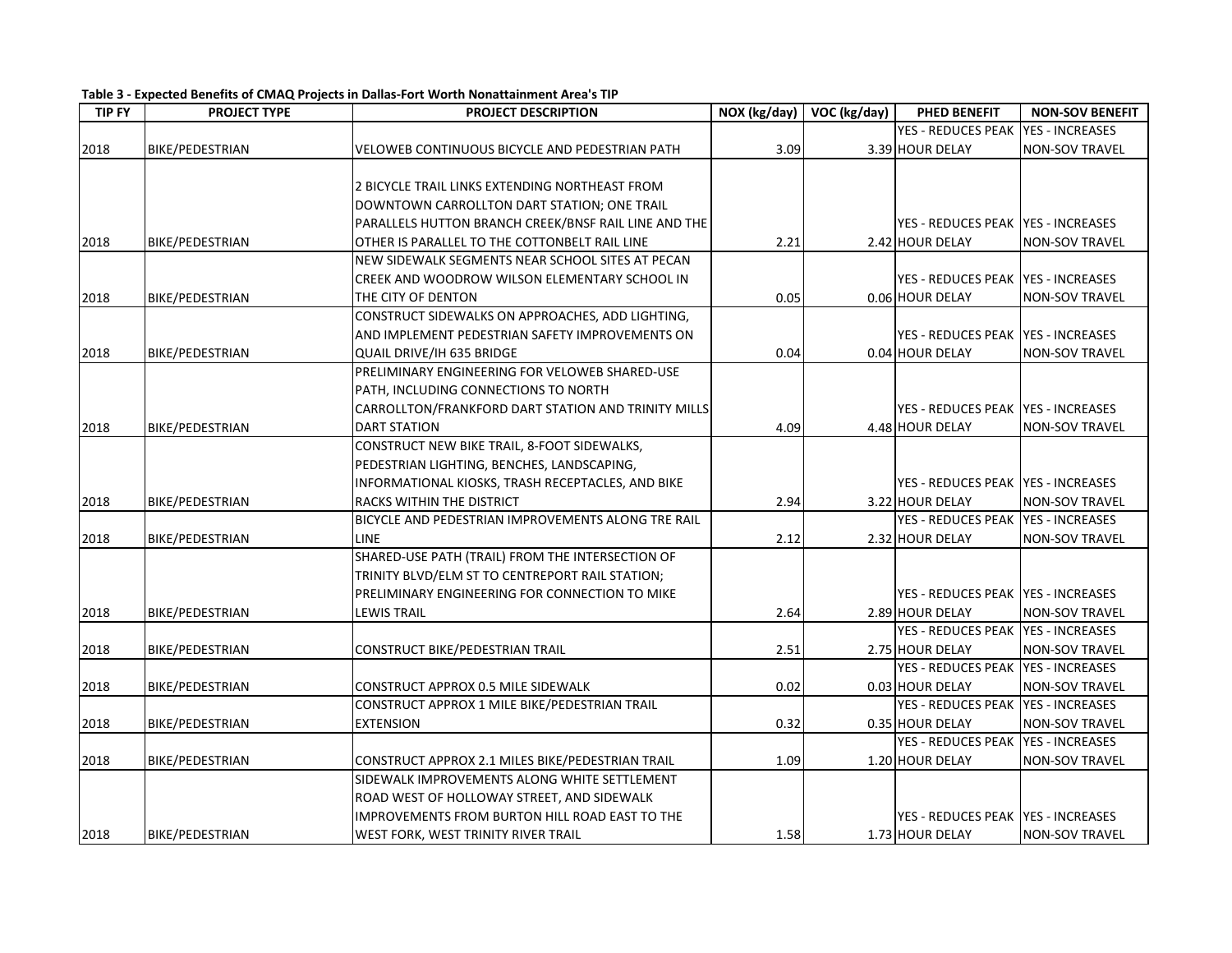| <b>TIP FY</b> | <b>PROJECT TYPE</b>             | PROJECT DESCRIPTION                                  |        | $NOX (kg/day)$ VOC (kg/day) | PHED BENEFIT                        | <b>NON-SOV BENEFIT</b> |
|---------------|---------------------------------|------------------------------------------------------|--------|-----------------------------|-------------------------------------|------------------------|
|               |                                 | CONSTRUCT NEW SHARED-USE PATH, CROSSWALKS, AND       |        |                             | <b>YES - REDUCES PEAK</b>           | <b>YES - INCREASES</b> |
| 2018          | BIKE/PEDESTRIAN                 | SIGNAGE                                              | 0.79   |                             | 0.87 HOUR DELAY                     | <b>NON-SOV TRAVEL</b>  |
|               |                                 |                                                      |        |                             |                                     |                        |
|               |                                 | 7TH STREET DISTRICT CIRCULATOR ELECTRIC BUSES AND    |        |                             | YES - REDUCES PEAK YES - INCREASES  |                        |
| 2018          | <b>BUS TRANSIT</b>              | CHARGING STATIONS FOR NEW/EXPANDED TRANSIT SERVICE   | 164.82 |                             | 97.57 HOUR DELAY                    | <b>NON-SOV TRAVEL</b>  |
|               |                                 | CONVT 2 REV HOV TO 2 REV EXP LN FROM IH 30 TO        |        |                             |                                     |                        |
|               |                                 | COLORADO; RECONST & WDN 8 TO 10 GP LN & RECONST 1    |        |                             |                                     |                        |
|               |                                 | REV HOV TO 2 REV EXP LN FROM COLORADO TO US 67;      |        |                             |                                     |                        |
|               |                                 | RECONST 4/6 LN CONT FRTG RD FROM COLORADO TO         |        |                             |                                     |                        |
|               |                                 | MARSALIS; RECONST 4/6 TO 2/6 LN DIS FRTG RD FROM     |        |                             | YES - REDUCES PEAK YES - INCREASES  |                        |
| 2018          | <b>HOV</b>                      | MARSALIS TO US 67                                    | 24.63  |                             | 11.50 HOUR DELAY                    | NON-SOV TRAVEL         |
|               |                                 |                                                      |        |                             |                                     |                        |
|               |                                 | WIDEN 4 TO 6 MAINLANES, RECONSTRUCT EXISTING 2 LANE  |        |                             | YES - REDUCES PEAK IYES - INCREASES |                        |
| 2018          | HOV                             | CONCURRENT HOV TO 1 REVERSIBLE EXPRESS LANE          | 15.71  |                             | 7.34 HOUR DELAY                     | <b>NON-SOV TRAVEL</b>  |
|               |                                 |                                                      |        |                             | <b>YES - REDUCES PEAK</b>           |                        |
| 2018          | INTERSECTION IMPROVEMENT        | TRAFFIC SIGNAL AND PEDESTRIAN IMPROVEMENTS           | 4.95   |                             | 0.10 HOUR DELAY                     | <b>NO</b>              |
|               |                                 |                                                      |        |                             | <b>YES - REDUCES PEAK</b>           |                        |
| 2018          | INTERSECTION IMPROVEMENT        | TRAFFIC SIGNAL AND PEDESTRIAN IMPROVEMENTS           | 0.20   |                             | 0.10 HOUR DELAY                     | <b>NO</b>              |
|               |                                 |                                                      |        |                             | YES - REDUCES PEAK                  |                        |
| 2018          | INTERSECTION IMPROVEMENT        | EXPAND INTERSECTION TO ADD RIGHT AND LEFT TURN LANES | 0.36   |                             | 0.19 HOUR DELAY                     | <b>NO</b>              |
|               |                                 | INTERSECTION IMPROVEMENTS TO REMOVE DOUBLE           |        |                             |                                     |                        |
|               |                                 | INTERSECTION, INCLUDING ADDING DUAL LEFT TURN LANES  |        |                             |                                     |                        |
|               |                                 | AND A RIGHT TURN LANE ON EACH APPROACH;              |        |                             |                                     |                        |
|               |                                 | RECONSTRUCT ALLIANCE BLVD INTERSECTION; ADD          |        |                             | <b>YES - REDUCES PEAK</b>           |                        |
| 2018          | <b>INTERSECTION IMPROVEMENT</b> | <b>SIDEWALKS</b>                                     | 0.49   |                             | 0.29 HOUR DELAY                     | NO.                    |
|               |                                 | ABRAM-AREA BICYCLE AND PEDESTRIAN DISTRICT:          |        |                             |                                     |                        |
|               |                                 | CONSTRUCT NEW BIKE TRAIL, SIDEWALKS, PEDESTRIAN      |        |                             |                                     |                        |
|               |                                 | LIGHTING, BENCHES, LANDSCAPING, INFORMATIONAL        |        |                             |                                     |                        |
|               |                                 | KIOSKS, TRASH RECEPTACLES, AND BIKE RACKS WITHIN THE |        |                             | <b>YES - REDUCES PEAK</b>           |                        |
| 2018          | INTERSECTION IMPROVEMENT        | <b>DISTRICT</b>                                      | 3.80   |                             | 4.17 HOUR DELAY                     | <b>NO</b>              |
|               |                                 | INTERSECTION IMPROVEMENT TO CONVERT EXISTING FOUR-   |        |                             | <b>YES - REDUCES PEAK</b>           |                        |
| 2018          | INTERSECTION IMPROVEMENT        | WAY STOP TO A ROUNDABOUT                             | 0.40   |                             | 0.21 HOUR DELAY                     | <b>NO</b>              |
|               |                                 |                                                      |        |                             | YES - REDUCES PEAK                  |                        |
| 2018          | <b>INTERSECTION IMPROVEMENT</b> | ADD SECOND WESTBOUND LEFT TURN LANE                  | 0.14   |                             | 0.07 HOUR DELAY                     | <b>NO</b>              |
|               |                                 | INTERSECTION IMPROVEMENTS ON PRESTON ROAD AT         |        |                             |                                     |                        |
|               |                                 | MAIN, STONEBROOK/ROLATER, WADE, LEBANON, AND         |        |                             |                                     |                        |
|               |                                 | WARREN INCLUDING TURN LANES AND SIGNAL               |        |                             | <b>YES - REDUCES PEAK</b>           |                        |
| 2018          | INTERSECTION IMPROVEMENT        | <b>IMPROVEMENTS</b>                                  | 19.69  |                             | 12.45 HOUR DELAY                    | <b>NO</b>              |
|               |                                 |                                                      |        |                             | <b>YES - REDUCES PEAK</b>           |                        |
| 2018          | INTERSECTION IMPROVEMENT        | INTERSECTION IMPROVEMENTS-CONSTRUCT TURN LANES       | 0.32   |                             | 0.17 HOUR DELAY                     | <b>NO</b>              |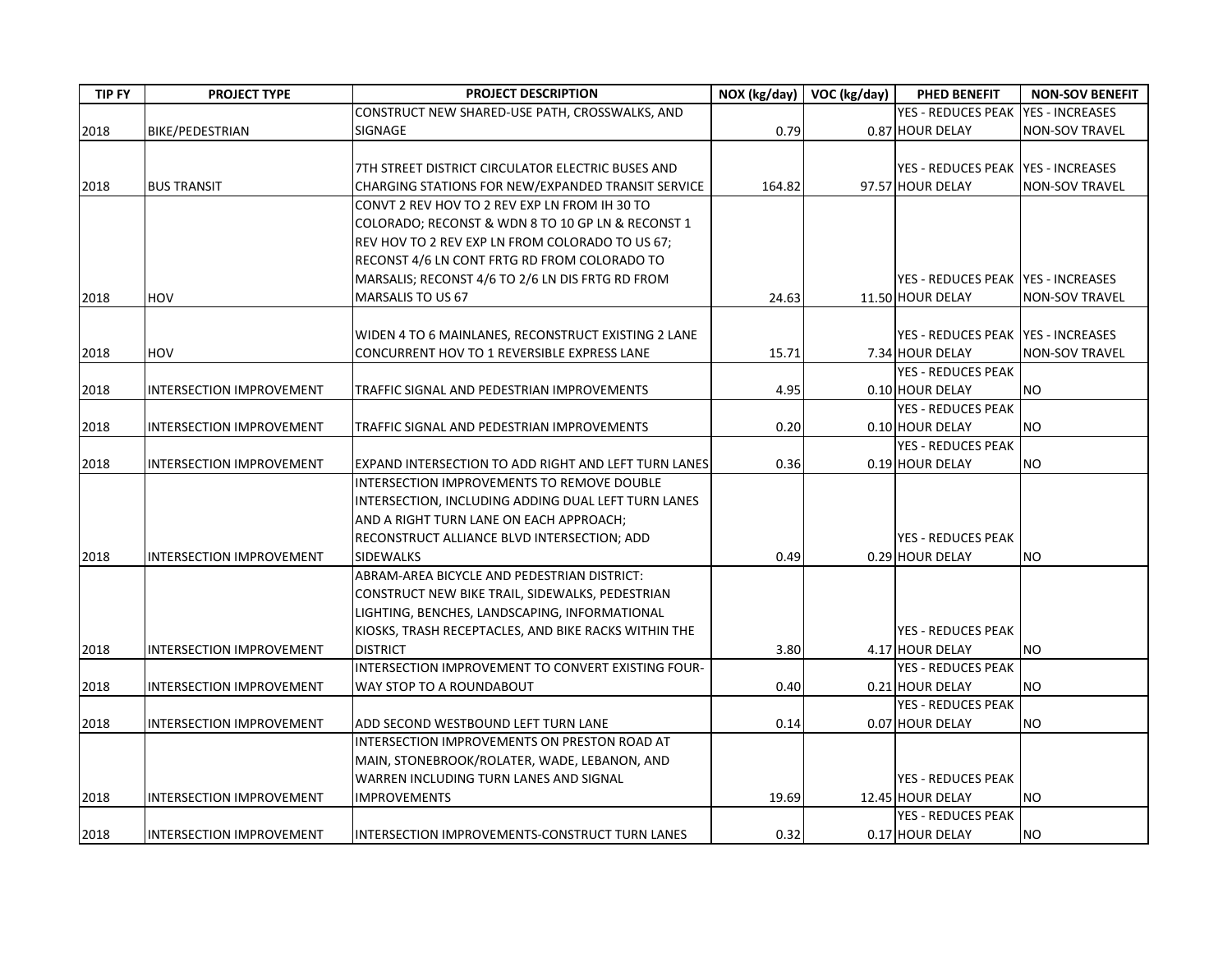| <b>TIP FY</b> | <b>PROJECT TYPE</b>        | <b>PROJECT DESCRIPTION</b>                            | NOX (kg/day)             | VOC (kg/day) | PHED BENEFIT                         | <b>NON-SOV BENEFIT</b> |
|---------------|----------------------------|-------------------------------------------------------|--------------------------|--------------|--------------------------------------|------------------------|
|               |                            |                                                       |                          |              | <b>YES - REDUCES PEAK</b>            |                        |
| 2018          | INTERSECTION IMPROVEMENT   | <b>INTERSECTION IMPROVEMENT</b>                       | 1.86                     |              | 0.99 HOUR DELAY                      | <b>NO</b>              |
|               |                            | ACTIVE CORRIDOR MANAGEMENT SYSTEM; REAL TIME          |                          |              |                                      |                        |
|               |                            | TRAVELER INFORMATION WITH HIGH SPEED                  |                          |              | <b>YES - REDUCES PEAK</b>            |                        |
| 2018          | <b>ITS</b>                 | <b>COMMUNICATIONS</b>                                 | 1475.06                  |              | 247.15 HOUR DELAY                    | <b>NO</b>              |
|               |                            |                                                       |                          |              | <b>YES - REDUCES PEAK</b>            |                        |
| 2018          | <b>ITS</b>                 | <b>INSTALLATION OF WIRELESS ITS</b>                   | $\overline{\phantom{a}}$ |              | <b>HOUR DELAY</b>                    | <b>NO</b>              |
|               |                            |                                                       |                          |              | <b>YES - REDUCES PEAK</b>            |                        |
| 2018          | <b>ITS</b>                 | <b>INSTALLATION OF WIRELESS ITS</b>                   |                          |              | <b>HOUR DELAY</b>                    | <b>NO</b>              |
|               |                            |                                                       |                          |              |                                      |                        |
|               |                            | IMPLEMENT ADAPTIVE TRAFFIC SIGNAL SYSTEMS AT TRAFFIC  |                          |              |                                      |                        |
|               |                            | SIGNALS ALONG PRESTON ROAD, GAYLORD PARKWAY, AND      |                          |              |                                      |                        |
|               |                            | WARREN PARKWAY; INCLUDES ADAPTIVE TRAFFIC SIGNAL      |                          |              |                                      |                        |
|               |                            | CONTROL SYSTEM, SOFTWARE AND AUTOMATED                |                          |              | <b>YES - REDUCES PEAK</b>            |                        |
| 2018          | <b>ITS</b>                 | PERFORMANCE MEASURES                                  |                          |              | <b>HOUR DELAY</b>                    | <b>NO</b>              |
|               |                            |                                                       |                          |              | <b>YES - REDUCES PEAK</b>            |                        |
|               | <b>ITS</b>                 |                                                       |                          |              |                                      | <b>NO</b>              |
| 2018          |                            | INSTALLATION OF NEW ITS FIBER AND EQUIPMENT           |                          |              | <b>HOUR DELAY</b>                    |                        |
|               |                            |                                                       |                          |              | <b>YES - REDUCES PEAK</b>            |                        |
| 2018          | <b>ITS</b>                 | INSTALLATION OF ITS FIBER AND EQUIPMENT               |                          |              | <b>HOUR DELAY</b>                    | <b>NO</b>              |
|               |                            | INSTALL NEW COMMUNICATION EQUIPMENT AT 140            |                          |              | <b>YES - REDUCES PEAK</b>            |                        |
| 2018          | <b>ITS</b>                 | <b>LOCATIONS</b>                                      | $\overline{\phantom{a}}$ |              | <b>HOUR DELAY</b>                    | <b>NO</b>              |
|               |                            | INSTALLATION OF NEW ITS FIBER, ITS EQUIPMENT, &       |                          |              | <b>YES - REDUCES PEAK</b>            |                        |
| 2018          | <b>ITS</b>                 | SATELLITE BUILDING                                    |                          |              | <b>HOUR DELAY</b>                    | NO.                    |
|               |                            |                                                       |                          |              |                                      |                        |
|               |                            | CONSTRUCT 100 SPACE PARK AND RIDE FACILITY IN TXDOT   |                          |              | YES - REDUCES PEAK   YES - INCREASES |                        |
| 2018          | <b>RAIL STATION</b>        | ROW BENEATH FM 1938 RAMPS AT NE MALL INTERCHANGE      | 0.46                     |              | 0.18 HOUR DELAY                      | <b>NON-SOV TRAVEL</b>  |
|               |                            |                                                       |                          |              | YES - REDUCES PEAK   YES - INCREASES |                        |
| 2018          | <b>RAIL TRANSIT</b>        | CONSTRUCTION OF NEW COMMUTER RAIL LINE                | 7.45                     |              | 4.41 HOUR DELAY                      | <b>NON-SOV TRAVEL</b>  |
|               |                            | <b>REGIONAL MINOR INTERSECTION EQUIPMENT PROGRAM-</b> |                          |              |                                      |                        |
|               |                            | MINOR IMPROVEMENTS SUCH AS TRAFFIC SIGNAL CABINETS,   |                          |              |                                      |                        |
| 2018          | <b>SPECIAL STUDIES</b>     | ETC.                                                  | 391.76                   | 247.50 NO    |                                      | <b>NO</b>              |
|               |                            |                                                       |                          |              |                                      |                        |
|               |                            | <b>EMISSIONS REDUCTION STRATEGIES FOR OZONE</b>       |                          |              |                                      |                        |
|               |                            | PRECURSORS INCLUDING VOLATILE ORGANIC COMPOUND        |                          |              |                                      |                        |
| 2018          | <b>SPECIAL STUDIES</b>     | (VOC) CONTROLS AND OTHER DESIGNATED POLLUTANTS        | 290.57                   | 183.62 NO    |                                      | <b>NO</b>              |
|               |                            |                                                       |                          |              |                                      |                        |
|               |                            | <b>EMISSIONS REDUCTION STRATEGIES FOR OZONE</b>       |                          |              |                                      |                        |
|               |                            | PRECURSORS INCLUDING VOLATILE ORGANIC COMPOUND        |                          |              |                                      |                        |
| 2018          | <b>SPECIAL STUDIES</b>     | (VOC) CONTROLS AND OTHER DESIGNATED POLLUTANTS        | 290.57                   | 183.62 NO    |                                      | <b>NO</b>              |
|               |                            |                                                       |                          |              | <b>YES - REDUCES PEAK</b>            |                        |
| 2018          | TRAFFIC SIGNAL IMPROVEMENT | TRAFFIC SIGNALS AND INTERSECTION IMPROVEMENT          | 2.61                     |              | 1.35 HOUR DELAY                      | <b>NO</b>              |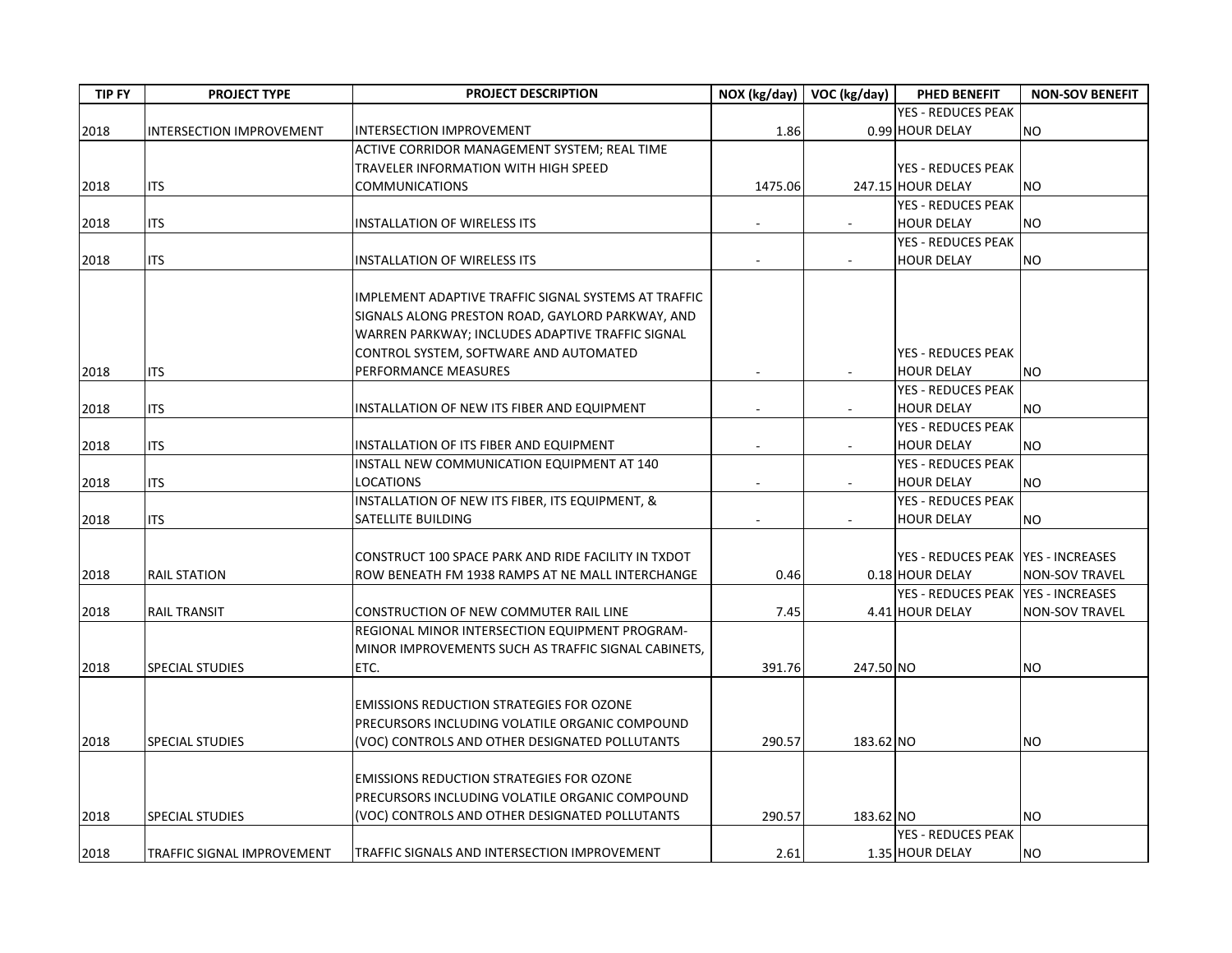| <b>TIP FY</b> | <b>PROJECT TYPE</b>        | PROJECT DESCRIPTION                                 | NOX (kg/day) | VOC (kg/day) | PHED BENEFIT                         | <b>NON-SOV BENEFIT</b> |
|---------------|----------------------------|-----------------------------------------------------|--------------|--------------|--------------------------------------|------------------------|
|               |                            | CITYWIDE SIGNAL SYSTEM UPGRADE TO SIGNAL            |              |              | <b>YES - REDUCES PEAK</b>            |                        |
| 2018          | TRAFFIC SIGNAL IMPROVEMENT | <b>CONTROLLERS</b>                                  | 177.00       |              | 111.87 HOUR DELAY                    | <b>NO</b>              |
|               |                            | CITYWIDE SIGNAL SYSTEM UPGRADE TO SIGNAL            |              |              | <b>YES - REDUCES PEAK</b>            |                        |
| 2018          | TRAFFIC SIGNAL IMPROVEMENT | <b>CONTROLLERS</b>                                  | 34.95        |              | 22.03 HOUR DELAY                     | <b>NO</b>              |
|               |                            | DEVELOP AND IMPLEMENT TRAFFIC SIGNAL COORDINATION   |              |              | <b>YES - REDUCES PEAK</b>            |                        |
| 2018          | TRAFFIC SIGNAL IMPROVEMENT | IN DFW NONATTAINMENT AREA                           | 140.73       |              | 89.01 HOUR DELAY                     | <b>NO</b>              |
|               |                            |                                                     |              |              |                                      |                        |
|               |                            | CONSTRUCT A COMMUNICATION LINK BETWEEN FRISCO AND   |              |              |                                      |                        |
|               |                            | NTTA, TRAFFIC SIGNAL COMMUNICATIONS CITYWIDE, AND   |              |              | <b>YES - REDUCES PEAK</b>            |                        |
| 2018          | TRAFFIC SIGNAL IMPROVEMENT | TRAFFIC SIGNAL SYSTEM INFRASTRUCTURE CITYWIDE       | 1475.06      |              | 247.15 HOUR DELAY                    | <b>NO</b>              |
|               |                            | FRISCO CITYWIDE TRAFFIC CAMERA, TRAFFIC SIGNAL, AND |              |              | <b>YES - REDUCES PEAK</b>            |                        |
| 2018          | TRAFFIC SIGNAL IMPROVEMENT | SIGNAL COMMUNICATION UPGRADES                       | 70.15        |              | 44.37 HOUR DELAY                     | <b>NO</b>              |
|               |                            |                                                     |              |              | YES - REDUCES PEAK YES - INCREASES   |                        |
| 2019          | BIKE/PEDESTRIAN            | BIKE AND PEDESTRIAN TRAIL                           | 4.12         |              | 4.52 HOUR DELAY                      | <b>NON-SOV TRAVEL</b>  |
|               |                            | NEW SIDEWALK SEGMENTS NEAR SCHOOL SITES AT PECAN    |              |              |                                      |                        |
|               |                            | CREEK AND WOODROW WILSON ELEMENTARY SCHOOL IN       |              |              | YES - REDUCES PEAK   YES - INCREASES |                        |
| 2019          | BIKE/PEDESTRIAN            | THE CITY OF DENTON                                  | 0.05         |              | 0.06 HOUR DELAY                      | <b>NON-SOV TRAVEL</b>  |
|               |                            | REALIGN INTERSECTION AND ADD TRAFFIC SIGNAL AT      |              |              |                                      |                        |
|               |                            | ROBERTS CUT OFF, CONSTRUCT ROUNDABOUT AT LTJG       |              |              |                                      |                        |
|               |                            | BARNETT, RECONSTRUCT MEANDERING ROAD FROM 4 TO 3    |              |              | YES - REDUCES PEAK   YES - INCREASES |                        |
| 2019          | BIKE/PEDESTRIAN            | LANES, AND ADD SIDEWALKS AND BICYCLE LANES          | 1.14         |              | 1.19 HOUR DELAY                      | <b>NON-SOV TRAVEL</b>  |
|               |                            | SHARED-USE PATH (TRAIL) FROM THE INTERSECTION OF    |              |              |                                      |                        |
|               |                            | TRINITY BLVD/ELM ST TO CENTREPORT RAIL STATION;     |              |              |                                      |                        |
|               |                            | PRELIMINARY ENGINEERING FOR CONNECTION TO MIKE      |              |              | YES - REDUCES PEAK YES - INCREASES   |                        |
| 2019          | BIKE/PEDESTRIAN            | <b>LEWIS TRAIL</b>                                  | 2.64         |              | 2.89 HOUR DELAY                      | <b>NON-SOV TRAVEL</b>  |
|               |                            |                                                     |              |              | <b>YES - REDUCES PEAK</b>            | <b>YES - INCREASES</b> |
| 2019          | BIKE/PEDESTRIAN            | CONSTRUCT APPROX 2.1 MILES BIKE/PEDESTRIAN TRAIL    | 1.09         |              | 1.20 HOUR DELAY                      | <b>NON-SOV TRAVEL</b>  |
|               |                            |                                                     |              |              | YES - REDUCES PEAK YES - INCREASES   |                        |
| 2019          | BIKE/PEDESTRIAN            | CONSTRUCT BIKE/PEDESTRIAN TRAIL                     | 1.45         |              | 1.50 HOUR DELAY                      | <b>NON-SOV TRAVEL</b>  |
|               |                            |                                                     |              |              |                                      |                        |
|               |                            | SAFE ROUTES TO SCHOOL; PEDESTRIAN IMPROVEMENTS      |              |              | YES - REDUCES PEAK   YES - INCREASES |                        |
| 2019          | BIKE/PEDESTRIAN            | INCLUDING SIDEWALKS AND CROSSWALKS                  | 0.03         |              | 0.03 HOUR DELAY                      | <b>NON-SOV TRAVEL</b>  |
|               |                            |                                                     |              |              |                                      |                        |
|               |                            | SAFE ROUTES TO SCHOOL PEDESTRIAN IMPROVEMENTS IN    |              |              |                                      |                        |
|               |                            | PROXIMITY TO SMITHFIELD MIDDLE SCHOOL INCLUDING     |              |              |                                      |                        |
|               |                            | NEW CROSSWALKS, SIGNAGE, AND SIDEWALK SPOT          |              |              | YES - REDUCES PEAK   YES - INCREASES |                        |
| 2019          | BIKE/PEDESTRIAN            | IMPROVEMENTS TO COMPLETE EXISTING NETWORK GAPS      | 0.06         |              | 0.06 HOUR DELAY                      | <b>NON-SOV TRAVEL</b>  |
|               |                            | SAFE ROUTES TO SCHOOL; CONSTRUCT PEDESTRIAN         |              |              |                                      |                        |
|               |                            | IMPROVEMENTS INCLUDING SIDEWALKS, CROSSWALKS,       |              |              | YES - REDUCES PEAK   YES - INCREASES |                        |
| 2019          | <b>BIKE/PEDESTRIAN</b>     | PEDESTRIAN SIGNALS, AND SIGNAGE                     | 0.02         |              | 0.01 HOUR DELAY                      | <b>NON-SOV TRAVEL</b>  |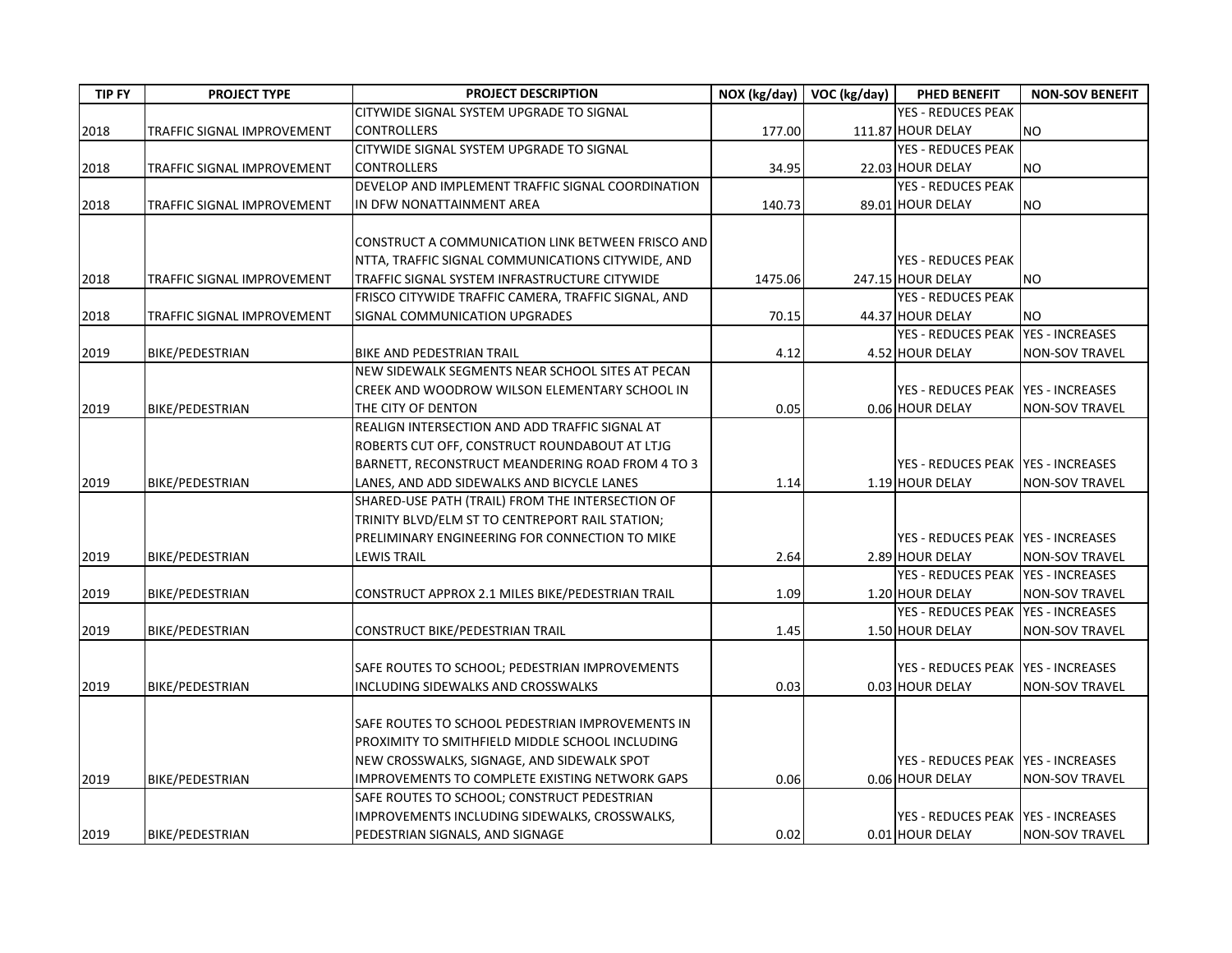| <b>TIP FY</b> | <b>PROJECT TYPE</b>             | PROJECT DESCRIPTION                                                     |         | NOX (kg/day)   VOC (kg/day) | PHED BENEFIT                                 | <b>NON-SOV BENEFIT</b> |
|---------------|---------------------------------|-------------------------------------------------------------------------|---------|-----------------------------|----------------------------------------------|------------------------|
|               |                                 | CONSTRUCT NEW SHARED-USE PATH, CROSSWALKS, AND                          |         |                             | YES - REDUCES PEAK                           | <b>YES - INCREASES</b> |
| 2019          | BIKE/PEDESTRIAN                 | SIGNAGE                                                                 | 0.79    |                             | 0.87 HOUR DELAY                              | <b>NON-SOV TRAVEL</b>  |
|               |                                 | CONSTRUCT BICYCLE AND PEDESTRIAN IMPROVEMENTS                           |         |                             |                                              |                        |
|               |                                 | INCLUDING SHARED-USE PATH, BIKEWAYS, SIDEWALKS,                         |         |                             | YES - REDUCES PEAK YES - INCREASES           |                        |
| 2019          | BIKE/PEDESTRIAN                 | CROSSWALKS, AND SIGNAGE                                                 | 0.16    |                             | 0.11 HOUR DELAY                              | <b>NON-SOV TRAVEL</b>  |
|               |                                 | CONSTRUCT BIKE/PEDESTRIAN BRIDGE OVER US 75 (ON                         |         |                             | YES - REDUCES PEAK   YES - INCREASES         |                        |
| 2019          | <b>BIKE/PEDESTRIAN</b>          | <b>SYSTEM SECTION)</b>                                                  | 5.68    |                             | 6.24 HOUR DELAY                              | <b>NON-SOV TRAVEL</b>  |
|               |                                 | CONSTRUCT APPROACHES TO A BICYCLE/PEDESTRIAN                            |         |                             |                                              |                        |
|               |                                 | FACILITY OVER US 75 AND CONSTRUCT A                                     |         |                             |                                              |                        |
|               |                                 | BICYCLE/PEDESTRIAN BRIDGE OVER WHITE ROCK CREEK (OFF                    |         |                             | YES - REDUCES PEAK   YES - INCREASES         |                        |
| 2019          | <b>BIKE/PEDESTRIAN</b>          | <b>SYSTEM SECTION)</b>                                                  | 6.18    |                             | 6.78 HOUR DELAY                              | <b>NON-SOV TRAVEL</b>  |
|               |                                 | PILOT PROGRAM TO IMPLEMENT AND OPERATE NEW FIXED                        |         |                             |                                              |                        |
|               |                                 | AND FLEXIBLE STOP ROUTE TRANSIT SERVICE FOR CITIZENS                    |         |                             |                                              |                        |
|               |                                 | OF FOREST HILL, EVERMAN AND CROWLEY, INCLUDING THE                      |         |                             | YES - REDUCES PEAK IYES - INCREASES          |                        |
| 2019          | <b>BUS TRANSIT</b>              | PROVISION OF BUSES AND BUS STOPS                                        | 0.17    |                             | 0.10 HOUR DELAY                              | <b>NON-SOV TRAVEL</b>  |
|               |                                 | REPLACE RAILROAD UNDERPASS AND IMPROVE BS 114K                          |         |                             | <b>YES - REDUCES PEAK</b>                    |                        |
| 2019          | <b>GRADE SEPARATION</b>         | DRAINAGE                                                                | 0.10    |                             | 0.06 HOUR DELAY                              | <b>NO</b>              |
|               |                                 |                                                                         |         |                             | <b>YES - REDUCES PEAK</b>                    |                        |
| 2019          | <b>INTERSECTION IMPROVEMENT</b> | 9 INTERSECTION IMPROVEMENTS                                             | 1.98    |                             | 1.22 HOUR DELAY                              | <b>NO</b>              |
|               |                                 | INTERSECTION IMPROVEMENTS, INCLUDING ADDITIONAL                         |         |                             |                                              |                        |
|               |                                 | LEFT TURN LANES AND DEDICATED RIGHT TURN LANES AND                      |         |                             | <b>YES - REDUCES PEAK</b>                    |                        |
| 2019          | <b>INTERSECTION IMPROVEMENT</b> | NEW SIGNAL IMPROVEMENTS                                                 | 0.07    |                             | 0.04 HOUR DELAY                              | <b>NO</b>              |
|               |                                 |                                                                         |         |                             |                                              |                        |
|               |                                 | INTERSECTION IMPROVEMENTS INCLUDING NEW TRAFFIC                         |         |                             | YES - REDUCES PEAK                           |                        |
| 2019          | <b>INTERSECTION IMPROVEMENT</b> | SIGNALS AND CONSTRUCTION OF DEDICATED TURN LANES                        | 0.17    |                             | 0.09 HOUR DELAY                              | <b>NO</b>              |
|               |                                 | WIDEN 2 LANE ROADWAY TO 3 LANES URBAN; INTERSECTION                     |         |                             |                                              |                        |
| 2019          |                                 | IMPROVEMENTS INCLUDING TURN LANES AND NEW SIGNAL<br><b>IMPROVEMENTS</b> | 0.09    |                             | <b>YES - REDUCES PEAK</b><br>0.05 HOUR DELAY | <b>NO</b>              |
|               | <b>INTERSECTION IMPROVEMENT</b> |                                                                         |         |                             | <b>YES - REDUCES PEAK</b>                    |                        |
| 2019          | <b>INTERSECTION IMPROVEMENT</b> | CONSTRUCT INTERSECTION IMPROVEMENT                                      | 0.18    |                             | 0.09 HOUR DELAY                              | <b>NO</b>              |
|               |                                 | CONSTRUCT INTERSECTION IMPROVEMENTS INCLUDING                           |         |                             |                                              |                        |
|               |                                 | TRAFFIC SIGNAL UPGRADES WITH RADAR DETECTION,                           |         |                             |                                              |                        |
|               |                                 | PEDESTRIAN IMPROVEMENTS WITH CROSSWALKS AND ADA                         |         |                             | <b>YES - REDUCES PEAK</b>                    |                        |
| 2019          | INTERSECTION IMPROVEMENT        | <b>RAMPS</b>                                                            | 1.26    |                             | 0.65 HOUR DELAY                              | <b>NO</b>              |
|               |                                 | RECONSTRUCT 4 LANE UNDIVIDED RURAL TO 4 LANE DIVIDED                    |         |                             |                                              |                        |
|               |                                 | URBAN ROADWAY WITH INTERSECTION AND SIDEWALK                            |         |                             | YES - REDUCES PEAK                           |                        |
| 2019          | INTERSECTION IMPROVEMENT        | <b>IMPROVEMENTS</b>                                                     | 0.28    |                             | 0.16 HOUR DELAY                              | <b>NO</b>              |
|               |                                 |                                                                         |         |                             | <b>YES - REDUCES PEAK</b>                    |                        |
| 2019          | <b>ITS</b>                      | FREEWAY INCIDENT MANAGEMENT PROGRAM                                     | 1475.06 |                             | 247.15 HOUR DELAY                            | <b>NO</b>              |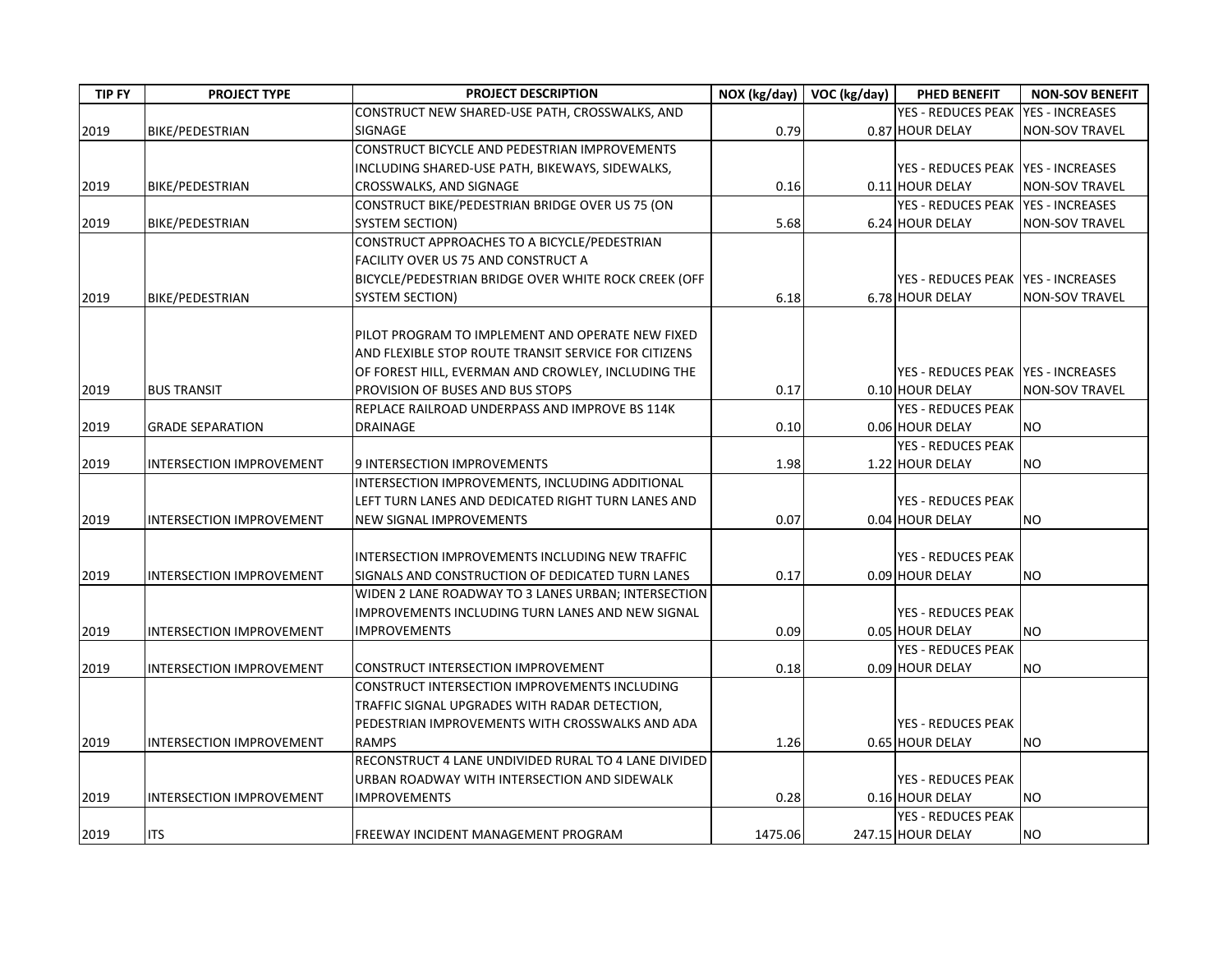| <b>TIP FY</b> | <b>PROJECT TYPE</b>        | PROJECT DESCRIPTION                                  |                | NOX (kg/day) VOC (kg/day) | PHED BENEFIT                         | <b>NON-SOV BENEFIT</b> |
|---------------|----------------------------|------------------------------------------------------|----------------|---------------------------|--------------------------------------|------------------------|
|               |                            | INSTALLATION OF 4 NEW CCTV CAMERAS AND 5 NEW DMS     |                |                           |                                      |                        |
|               |                            | ALONG SH 180 TO FACILITATE TRAFFIC MANAGEMENT BY     |                |                           |                                      |                        |
|               |                            | VIEWING TRAFFIC CONDITIONS VIA CCTV AND ADJUSTING    |                |                           |                                      |                        |
|               |                            | SIGNAL TIMING AND PROVIDING FEEDBACK TO MOTORING     |                |                           | <b>YES - REDUCES PEAK</b>            |                        |
| 2019          | <b>ITS</b>                 | PUBLIC VIA DMS                                       |                |                           | <b>HOUR DELAY</b>                    | <b>NO</b>              |
|               |                            |                                                      |                |                           | <b>YES - REDUCES PEAK</b>            |                        |
| 2019          | ITS                        | INSTALLATION OF NEW ITS FIBER AND EQUIPMENT          | $\blacksquare$ |                           | <b>HOUR DELAY</b>                    | <b>NO</b>              |
|               |                            | INSTALL NEW COMMUNICATION EQUIPMENT AT 140           |                |                           | YES - REDUCES PEAK                   |                        |
| 2019          | <b>ITS</b>                 | LOCATIONS                                            | $\blacksquare$ |                           | <b>HOUR DELAY</b>                    | <b>NO</b>              |
|               |                            | INSTALLATION OF NEW DYNAMIC MESSAGE SIGNS AND NEW    |                |                           | <b>YES - REDUCES PEAK</b>            |                        |
| 2019          | <b>ITS</b>                 | <b>CCTV CAMERAS</b>                                  | $\blacksquare$ |                           | <b>HOUR DELAY</b>                    | NO.                    |
|               |                            | ENGINEERING, ENVIRONMENTAL, AND CONSTRUCTION FOR     |                |                           |                                      |                        |
|               |                            | COTTON BELT REGIONAL RAIL PROJECT (COTTON BELT       |                |                           | YES - REDUCES PEAK YES - INCREASES   |                        |
| 2019          | <b>RAIL TRANSIT</b>        | PROJECT #2)                                          | 7.16           |                           | 4.24 HOUR DELAY                      | <b>NON-SOV TRAVEL</b>  |
|               |                            | ENGINEERING, ENVIRONMENTAL, AND CONSTRUCTION OF      |                |                           |                                      |                        |
|               |                            | COTTON BELT REGIONAL RAIL PROJECT (COTTON BELT       |                |                           | YES - REDUCES PEAK YES - INCREASES   |                        |
| 2019          | <b>RAIL TRANSIT</b>        | PROJECT #4)                                          | 7.16           |                           | 4.24 HOUR DELAY                      | <b>NON-SOV TRAVEL</b>  |
|               |                            | DEPLOY AUTOMATED, ELECTRIC, SHUTTLE SERVICE IN       |                |                           |                                      |                        |
|               |                            | UNIVERSITY AND RESIDENTIAL/COMMERCIAL                |                |                           |                                      |                        |
|               |                            | ENVIRONMENTS TO REDUCE AUTO TRIPS TO/AROUND          |                |                           |                                      |                        |
|               |                            | CAMPUS, SUPPORT REMOTE PARKING LOTS, PROVIDE         |                |                           |                                      |                        |
|               |                            | MOBILITY OPTIONS FOR PEDESTRIANS/DISABLED (NEW       |                |                           |                                      |                        |
| 2019          | <b>SPECIAL STUDIES</b>     | TRANSIT SERVICE)                                     | 3.07           | 2.17 NO                   |                                      | <b>NO</b>              |
|               |                            |                                                      |                |                           |                                      |                        |
|               |                            | PEDESTRIAN AND BICYCLE ENHANCEMENTS INCLUDING        |                |                           | <b>YES - REDUCES PEAK</b>            |                        |
| 2019          | TRAFFIC SIGNAL IMPROVEMENT | TRAFFIC SIGNALS, SIDEWALKS, CROSSWALKS, AND LIGHTING | 1.35           |                           | 0.70 HOUR DELAY                      | <b>NO</b>              |
|               |                            |                                                      |                |                           | <b>YES - REDUCES PEAK</b>            |                        |
| 2019          | TRAFFIC SIGNAL IMPROVEMENT | NEW SIGNAL IMPROVEMENTS, INCLUDING RETIMING          | 0.33           |                           | 0.17 HOUR DELAY                      | <b>NO</b>              |
|               |                            |                                                      |                |                           | <b>YES - REDUCES PEAK</b>            |                        |
| 2019          | TRAFFIC SIGNAL IMPROVEMENT | SIGNAL IMPROVEMENTS INCLUDING CORRIDOR RETIMING      | 0.18           |                           | 0.09 HOUR DELAY                      | <b>NO</b>              |
|               |                            |                                                      |                |                           |                                      |                        |
|               |                            | CONSTRUCT SHARED USE PATH AND RELATED PEDESTRIAN     |                |                           |                                      |                        |
|               |                            | AND BICYCLE IMPROVEMENTS (PEDESTRIAN CROSSWALKS,     |                |                           |                                      |                        |
|               |                            | SIGNAGE, LIGHTING, AND SIGNALS) IN PROXIMITY OF THE  |                |                           | YES - REDUCES PEAK   YES - INCREASES |                        |
| 2020          | BIKE/PEDESTRIAN            | FUTURE CYPRESS WATERS COTTON BELT RAIL STATION       | 1.31           |                           | 1.43 HOUR DELAY                      | <b>NON-SOV TRAVEL</b>  |
|               |                            | RECONSTRUCT FROM 3 TO 2 LANES, ADD BICYCLE LANES,    |                |                           |                                      |                        |
|               |                            | NEW SIDEWALKS, ADD ON-STREET PARKING, AND            |                |                           | YES - REDUCES PEAK   YES - INCREASES |                        |
| 2020          | BIKE/PEDESTRIAN            | <b>CONSTRUCT TWO ROUNDABOUTS</b>                     | 0.41           |                           | 0.40 HOUR DELAY                      | <b>NON-SOV TRAVEL</b>  |
|               |                            |                                                      |                |                           |                                      |                        |
|               |                            | RECONSTRUCT FROM 2 TO 2 LANES, ADD BICYCLE LANES,    |                |                           | YES - REDUCES PEAK YES - INCREASES   |                        |
| 2020          | <b>BIKE/PEDESTRIAN</b>     | WIDEN/EXPAND SIDEWALKS, AND ADD ON-STREET PARKING    | 0.80           |                           | 0.88 HOUR DELAY                      | <b>NON-SOV TRAVEL</b>  |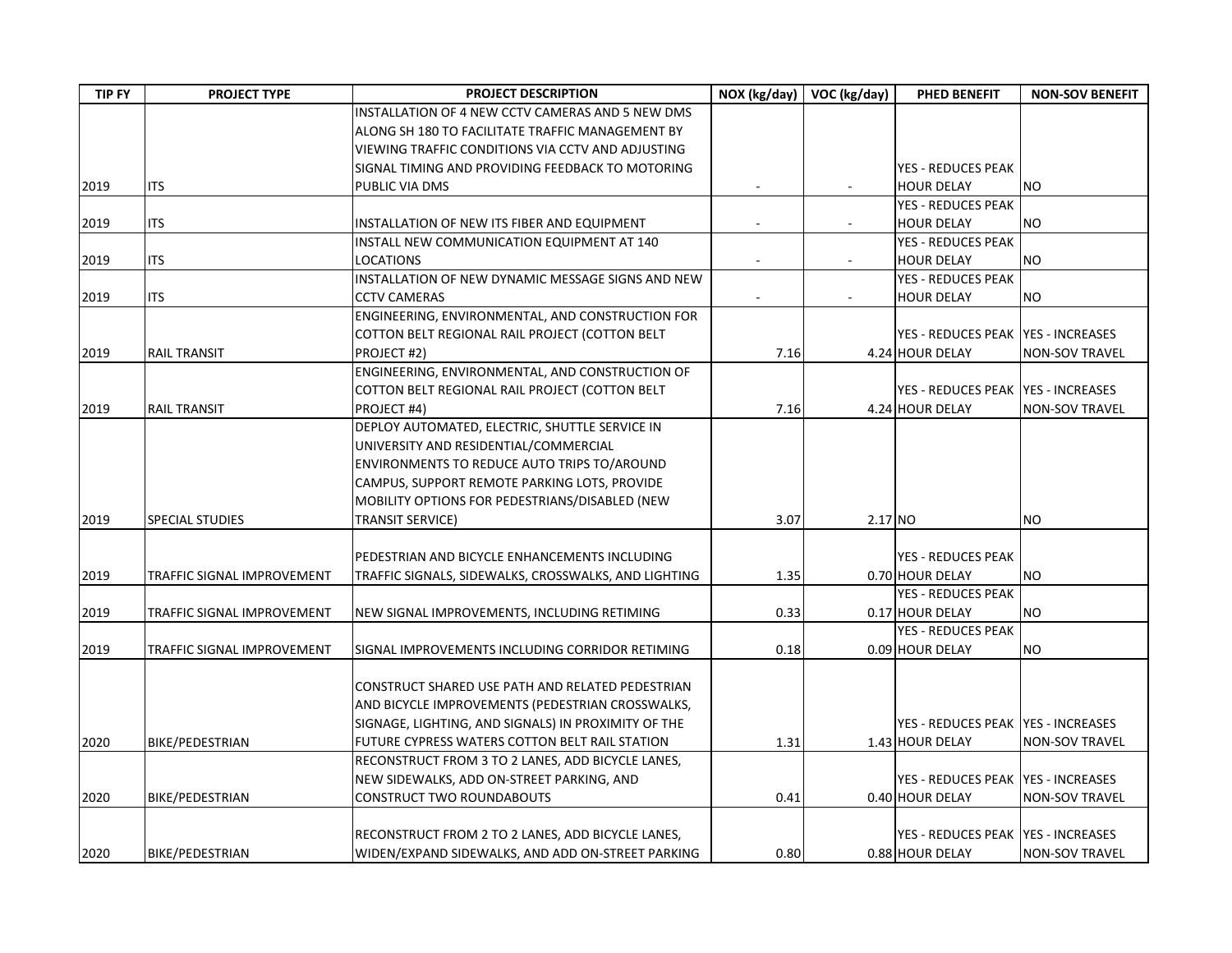| <b>TIP FY</b> | <b>PROJECT TYPE</b>             | PROJECT DESCRIPTION                                                                    | NOX (kg/day) | $\sqrt{OC}$ (kg/day) | PHED BENEFIT                         | <b>NON-SOV BENEFIT</b> |
|---------------|---------------------------------|----------------------------------------------------------------------------------------|--------------|----------------------|--------------------------------------|------------------------|
|               |                                 |                                                                                        |              |                      | YES - REDUCES PEAK                   | <b>YES - INCREASES</b> |
| 2020          | BIKE/PEDESTRIAN                 | CONSTRUCT APPROX 2.1 MILES BIKE/PEDESTRIAN TRAIL                                       | 1.09         |                      | 1.20 HOUR DELAY                      | <b>NON-SOV TRAVEL</b>  |
|               |                                 | CONSTRUCT BIKE/PEDESTRIAN TRAIL, SIDEWALK, AND ON-                                     |              |                      | <b>YES - REDUCES PEAK</b>            | <b>YES - INCREASES</b> |
| 2020          | BIKE/PEDESTRIAN                 | <b>STREET BIKE LANES</b>                                                               | 1.59         |                      | 1.74 HOUR DELAY                      | <b>NON-SOV TRAVEL</b>  |
|               |                                 | CONSTRUCT BIKE/PED SAFETY IMPROVEMENTS INCL                                            |              |                      |                                      |                        |
|               |                                 | INSTALLING FLASHING BEACONS, BIKE/PED SIGNALS,                                         |              |                      |                                      |                        |
|               |                                 | CROSSWALKS, SIGNAGE, SIDEWALKS, BIKEWAYS, REFUGE                                       |              |                      |                                      |                        |
|               |                                 | ISLANDS AT INTERSECTIONS, AND SHARED USE PATH FROM                                     |              |                      |                                      |                        |
|               |                                 | EXISTING COTTON BELT TRAIL TO EXISTING JOHN BARFIELD                                   |              |                      | YES - REDUCES PEAK   YES - INCREASES |                        |
| 2020          | BIKE/PEDESTRIAN                 | TRAIL                                                                                  | 1.91         |                      | 2.10 HOUR DELAY                      | <b>NON-SOV TRAVEL</b>  |
|               |                                 |                                                                                        |              |                      |                                      |                        |
|               |                                 | SAFE ROUTES TO SCHOOL PEDESTRIAN IMPROVEMENTS IN                                       |              |                      |                                      |                        |
|               |                                 | PROXIMITY TO SMITHFIELD MIDDLE SCHOOL INCLUDING                                        |              |                      |                                      |                        |
|               |                                 | NEW CROSSWALKS, SIGNAGE, AND SIDEWALK SPOT                                             |              |                      | YES - REDUCES PEAK   YES - INCREASES |                        |
| 2020          | BIKE/PEDESTRIAN                 | <b>IMPROVEMENTS TO COMPLETE EXISTING NETWORK GAPS</b>                                  | 0.06         |                      | 0.06 HOUR DELAY                      | <b>NON-SOV TRAVEL</b>  |
|               |                                 | SAFE ROUTES TO SCHOOL; CONSTRUCT PEDESTRIAN                                            |              |                      |                                      |                        |
|               |                                 | IMPROVEMENTS INCLUDING SIDEWALKS, CROSSWALKS,                                          |              |                      | YES - REDUCES PEAK   YES - INCREASES |                        |
| 2020          | <b>BIKE/PEDESTRIAN</b>          | PEDESTRIAN SIGNALS, AND SIGNAGE                                                        | 0.02         |                      | 0.01 HOUR DELAY                      | <b>NON-SOV TRAVEL</b>  |
|               |                                 | CONSTRUCT BICYCLE AND PEDESTRIAN IMPROVEMENTS                                          |              |                      |                                      |                        |
|               |                                 | INCLUDING SHARED-USE PATH, BIKEWAYS, SIDEWALKS,                                        |              |                      | YES - REDUCES PEAK   YES - INCREASES |                        |
| 2020          | BIKE/PEDESTRIAN                 | CROSSWALKS, AND SIGNAGE                                                                | 0.16         |                      | 0.11 HOUR DELAY                      | <b>NON-SOV TRAVEL</b>  |
|               |                                 | CONSTRUCT AND RECONSTRUCT SIDEWALKS, CROSSWALKS,                                       |              |                      |                                      |                        |
|               |                                 | SIGNAGE, BICYCLE/PEDESTRIAN SIGNALS, AND BIKEWAYS                                      |              |                      |                                      |                        |
|               |                                 | (SAFE ROUTES TO SCHOOLS FOR 3 SCHOOLS IN THE NORTH                                     |              |                      | YES - REDUCES PEAK   YES - INCREASES |                        |
| 2020          | BIKE/PEDESTRIAN                 | DISTRICT)                                                                              | 0.96         |                      | 1.06 HOUR DELAY                      | <b>NON-SOV TRAVEL</b>  |
|               |                                 | CONSTRUCT AND RECONSTRUCT SIDEWALKS, CROSSWALKS,                                       |              |                      |                                      |                        |
|               |                                 | SIGNAGE, BICYCLE/PEDESTRIAN SIGNALS, AND BIKEWAYS                                      |              |                      |                                      |                        |
|               |                                 | (SAFE ROUTES TO SCHOOLS FOR 2 SCHOOLS IN THE SOUTH                                     |              |                      | YES - REDUCES PEAK   YES - INCREASES |                        |
| 2020          | <b>BIKE/PEDESTRIAN</b>          | DISTRICT)                                                                              | 2.39         |                      | 2.63 HOUR DELAY                      | <b>NON-SOV TRAVEL</b>  |
|               |                                 | CONSTRUCT AND RECONSTRUCT SIDEWALKS, CROSSWALKS,                                       |              |                      |                                      |                        |
|               |                                 | SIGNAGE, BICYCLE/PEDESTRIAN SIGNALS, AND BIKEWAYS                                      |              |                      |                                      |                        |
|               |                                 | (SAFE ROUTES TO SCHOOLS FOR 2 SCHOOLS IN THE SOUTH                                     |              |                      | YES - REDUCES PEAK   YES - INCREASES |                        |
| 2020          | BIKE/PEDESTRIAN                 | DISTRICT)                                                                              | 0.43         |                      | 0.47 HOUR DELAY                      | <b>NON-SOV TRAVEL</b>  |
|               |                                 | PILOT PROGRAM TO IMPLEMENT AND OPERATE NEW FIXED                                       |              |                      |                                      |                        |
|               |                                 | AND FLEXIBLE STOP ROUTE TRANSIT SERVICE FOR CITIZENS                                   |              |                      |                                      |                        |
|               |                                 |                                                                                        |              |                      | YES - REDUCES PEAK YES - INCREASES   |                        |
| 2020          | <b>BUS TRANSIT</b>              | OF FOREST HILL, EVERMAN AND CROWLEY, INCLUDING THE<br>PROVISION OF BUSES AND BUS STOPS | 0.17         |                      | 0.10 HOUR DELAY                      | <b>NON-SOV TRAVEL</b>  |
|               |                                 |                                                                                        |              |                      | <b>YES - REDUCES PEAK</b>            |                        |
| 2020          | <b>INTERSECTION IMPROVEMENT</b> | ADD RIGHT TURN LANES FOR SOUTHBOUND TRAFFIC                                            | 0.03         |                      | 0.01 HOUR DELAY                      | <b>NO</b>              |
|               |                                 |                                                                                        |              |                      |                                      |                        |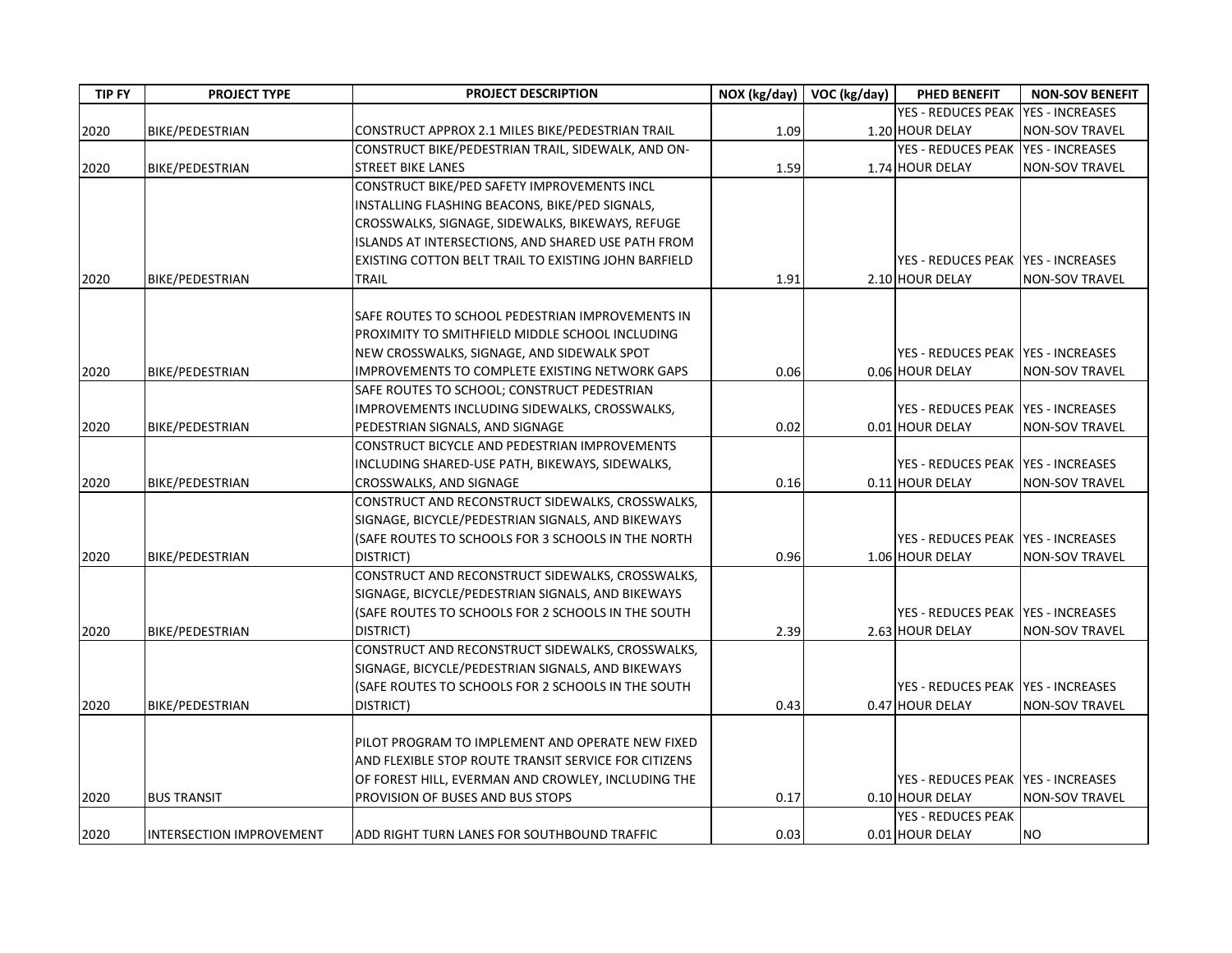| <b>TIP FY</b> | <b>PROJECT TYPE</b>             | PROJECT DESCRIPTION                                  |         | NOX (kg/day)   VOC (kg/day) | PHED BENEFIT                         | <b>NON-SOV BENEFIT</b> |
|---------------|---------------------------------|------------------------------------------------------|---------|-----------------------------|--------------------------------------|------------------------|
|               |                                 | ADD RIGHT TURN LANE FOR SOUTHBOUND TRAFFIC INTO      |         |                             |                                      |                        |
|               |                                 | AIRPORT'S NORTHERN ENTRANCE (MAIN ENTRANCE FOR JET   |         |                             | <b>YES - REDUCES PEAK</b>            |                        |
| 2020          | <b>INTERSECTION IMPROVEMENT</b> | <b>FUEL TRUCKS)</b>                                  | 0.03    |                             | 0.01 HOUR DELAY                      | <b>NO</b>              |
|               |                                 |                                                      |         |                             | <b>YES - REDUCES PEAK</b>            |                        |
| 2020          | <b>INTERSECTION IMPROVEMENT</b> | CONSTRUCT INTERSECTION IMPROVEMENT                   | 0.18    |                             | 0.09 HOUR DELAY                      | <b>NO</b>              |
|               |                                 |                                                      |         |                             |                                      |                        |
|               |                                 | WIDEN BRIDGE TO PROVIDE 2 LEFT TURN LANES FOR PGBT   |         |                             | <b>YES - REDUCES PEAK</b>            |                        |
| 2020          | <b>INTERSECTION IMPROVEMENT</b> | ENTRANCE RAMPS; ADD SB RIGHT TURN LANE AT PGBT       | 0.33    |                             | 0.17 HOUR DELAY                      | <b>NO</b>              |
|               |                                 | INSTALLATION OF 4 NEW CCTV CAMERAS AND 5 NEW DMS     |         |                             |                                      |                        |
|               |                                 | ALONG SH 180 TO FACILITATE TRAFFIC MANAGEMENT BY     |         |                             |                                      |                        |
|               |                                 | VIEWING TRAFFIC CONDITIONS VIA CCTV AND ADJUSTING    |         |                             |                                      |                        |
|               |                                 | SIGNAL TIMING AND PROVIDING FEEDBACK TO MOTORING     |         |                             | <b>YES - REDUCES PEAK</b>            |                        |
| 2020          | <b>ITS</b>                      | PUBLIC VIA DMS                                       | 1475.06 |                             | 247.15 HOUR DELAY                    | <b>NO</b>              |
|               |                                 | CONSTRUCT NEW CARPENTER RANCH RAIL STATION ON        |         |                             | <b>YES - REDUCES PEAK</b>            | <b>YES - INCREASES</b> |
| 2020          | <b>RAIL STATION</b>             | ORANGE LINE IN IRVING                                | 0.41    |                             | 0.24 HOUR DELAY                      | <b>NON-SOV TRAVEL</b>  |
|               |                                 |                                                      |         |                             |                                      |                        |
|               |                                 | CONSTRUCT NEW SHARED-USE PATH FOR BICYCLISTS AND     |         |                             |                                      |                        |
|               |                                 | PEDESTRIANS; BIKEWAY AND PEDESTRIAN IMPROVEMENTS     |         |                             |                                      |                        |
|               |                                 | INCLUDING SIDEWALKS, BICYCLE/PEDESTRIAN SIGNALS,     |         |                             |                                      |                        |
|               |                                 | CROSSWALKS, SIGNAGE, AND BICYCLE/PEDESTRIAN TRAFFIC  |         |                             | YES - REDUCES PEAK   YES - INCREASES |                        |
| 2020          | <b>RAIL STATION</b>             | COUNT EQUIPMENT                                      | 13.62   |                             | 14.94 HOUR DELAY                     | <b>NON-SOV TRAVEL</b>  |
|               |                                 | ENGINEERING, ENVIRONMENTAL, AND CONSTRUCTION OF      |         |                             |                                      |                        |
|               |                                 | COTTON BELT REGIONAL RAIL PROJECT (COTTON BELT       |         |                             | YES - REDUCES PEAK YES - INCREASES   |                        |
| 2020          | <b>RAIL TRANSIT</b>             | PROJECT #4)                                          | 7.16    |                             | 4.24 HOUR DELAY                      | <b>NON-SOV TRAVEL</b>  |
|               |                                 |                                                      |         |                             |                                      |                        |
|               |                                 | PEDESTRIAN AND BICYCLE ENHANCEMENTS INCLUDING        |         |                             | <b>YES - REDUCES PEAK</b>            |                        |
| 2020          | TRAFFIC SIGNAL IMPROVEMENT      | TRAFFIC SIGNALS, SIDEWALKS, CROSSWALKS, AND LIGHTING | 1.35    |                             | 0.70 HOUR DELAY                      | NO.                    |
|               |                                 |                                                      |         |                             | <b>YES - REDUCES PEAK</b>            |                        |
| 2020          | TRAFFIC SIGNAL IMPROVEMENT      | NEW SIGNAL IMPROVEMENTS, INCLUDING RETIMING          | 0.33    |                             | 0.17 HOUR DELAY                      | <b>NO</b>              |
|               |                                 | PLANO CITYWIDE TRAFFIC CAMERA, TRAFFIC SIGNAL, AND   |         |                             | YES - REDUCES PEAK                   |                        |
| 2020          | TRAFFIC SIGNAL IMPROVEMENT      | SIGNAL COMMUNICATION UPGRADES                        | 183.47  |                             | 86.91 HOUR DELAY                     | <b>NO</b>              |
|               |                                 |                                                      |         |                             | <b>YES - REDUCES PEAK</b>            |                        |
| 2020          | TRAFFIC SIGNAL IMPROVEMENT      | SIGNAL CONTROLLER AND SOFTWARE UPGRADES              | 19.56   |                             | 9.23 HOUR DELAY                      | <b>NO</b>              |
|               |                                 | SHARED-USE PATH (TRAIL) FROM THE INTERSECTION OF     |         |                             |                                      |                        |
|               |                                 | TRINITY BLVD/ELM ST TO CENTREPORT RAIL STATION;      |         |                             |                                      |                        |
|               |                                 | PRELIMINARY ENGINEERING FOR CONNECTION TO MIKE       |         |                             | <b>YES - REDUCES PEAK</b>            |                        |
| 2021          | BIKE/PEDESTRIAN                 | LEWIS TRAIL                                          | 2.64    |                             | 2.89 HOUR DELAY                      | <b>NO</b>              |
|               |                                 |                                                      |         |                             | <b>YES - REDUCES PEAK</b>            |                        |
| 2021          | <b>INTERSECTION IMPROVEMENT</b> | ADD RIGHT TURN LANES FOR SOUTHBOUND TRAFFIC          | 0.03    |                             | 0.01 HOUR DELAY                      | <b>NO</b>              |